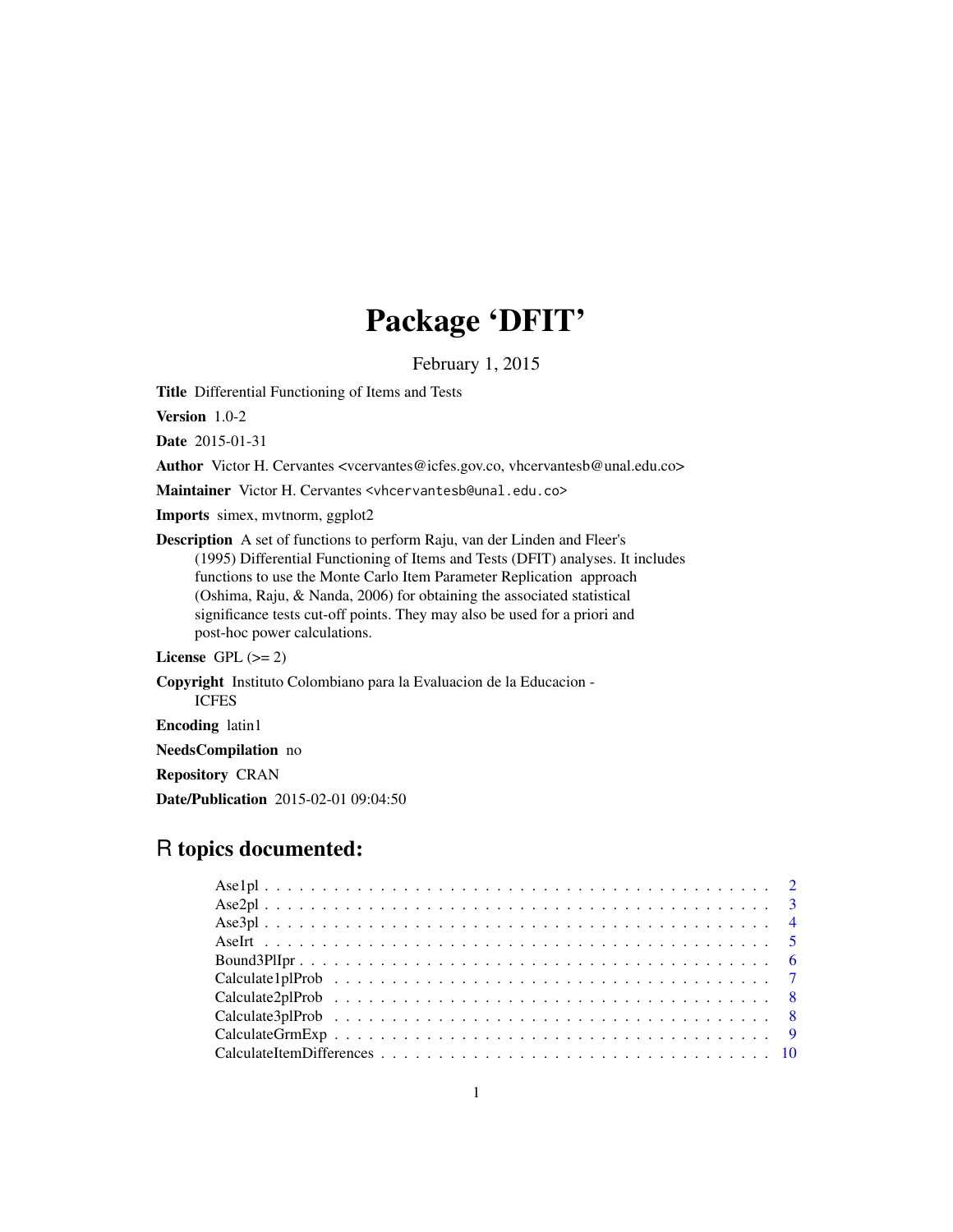#### <span id="page-1-0"></span>2 Ase1pl

| Cdif        | - 11            |
|-------------|-----------------|
|             | $\overline{13}$ |
| CutoffIpr   | -14             |
|             | - 16            |
| <b>DFIT</b> | 17              |
|             | - 19            |
|             |                 |
|             | 21              |
|             | 22              |
|             | -23             |
|             | 25              |
|             |                 |
|             |                 |
| Nedif       | -28             |
|             | 30              |
|             | -31             |
|             | 32              |
|             | 33              |
|             | - 34            |
|             |                 |

# **Index** [35](#page-34-0)

| o | r<br>u. |
|---|---------|
|---|---------|

Calculates the asymptotic variance for difficulty parameter estimates *under the 1pl model*

# Description

Calculates the asymptotic variance for difficulty parameter estimates under the 1pl model

# Usage

```
Ase1pl(itemParameters, distribution = "norm",
  distributionParameters = list(mean = 0, sd = 1), logistic = TRUE,
  sampleSize = 1, subdivisions = 5000)
```
# Arguments

| itemParameters A matrix or vector containing the item difficulties.                    |
|----------------------------------------------------------------------------------------|
| A string character indicating the generic name for the assumed distribution.           |
| distributionParameters                                                                 |
| A list of extra parameters for the distribution function.                              |
| A logical indicating whether the logistic or the normal metric should be used.         |
| A value indicating the sample size.                                                    |
| A numeric value stating the maximum number of subdivisions for adaptive<br>quadrature. |
|                                                                                        |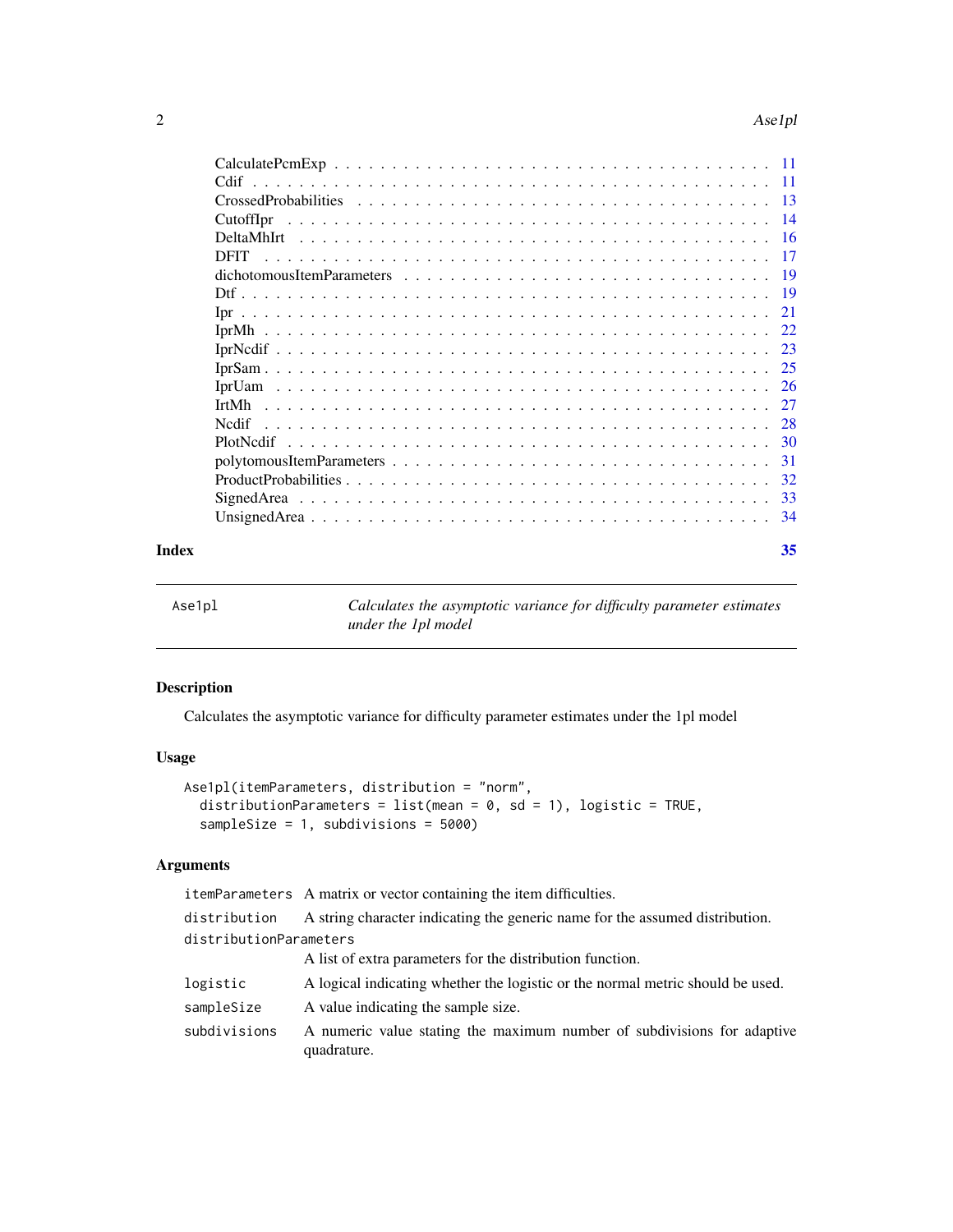#### <span id="page-2-0"></span>Ase2pl 3

# Value

ase A list containing the asymptotic variances for each item

# Author(s)

Victor H. Cervantes <vcervantes at icfes.gov.co> <vhcervantesb at unal.edu.co>

# References

Li, Y. & Lissitz, R. (2004). Applications of the analytically derived standard errors of Item Response Theory item parameter estimates. Journal of educational measurement, 41(2), 85–117.

| Ase2pl | Calculates the asymptotic covariance matrix of item parameter esti- |
|--------|---------------------------------------------------------------------|
|        | mates under the 2pl model                                           |

#### Description

Calculates the asymptotic covariance matrix of item parameter estimates under the 2pl model

#### Usage

```
Ase2pl(itemParameters, distribution = "norm",
  distributionParameters = list(mean = 0, sd = 1), logistic = TRUE,
  sampleSize = 1, subdivisions = 5000)
```
#### Arguments

itemParameters A matrix or vector containing the item difficulties.

distribution A string character indicating the generic name for the assumed distribution.

distributionParameters

A list of extra parameters for the distribution function.

| logistic     | A logical indicating whether the logistic or the normal metric should be used.         |
|--------------|----------------------------------------------------------------------------------------|
| sampleSize   | A value indicating the sample size.                                                    |
| subdivisions | A numeric value stating the maximum number of subdivisions for adaptive<br>quadrature. |

#### Value

ase A list containing the asymptotic matrices for each item

# Author(s)

Victor H. Cervantes <vcervantes at icfes.gov.co> <vhcervantesb at unal.edu.co>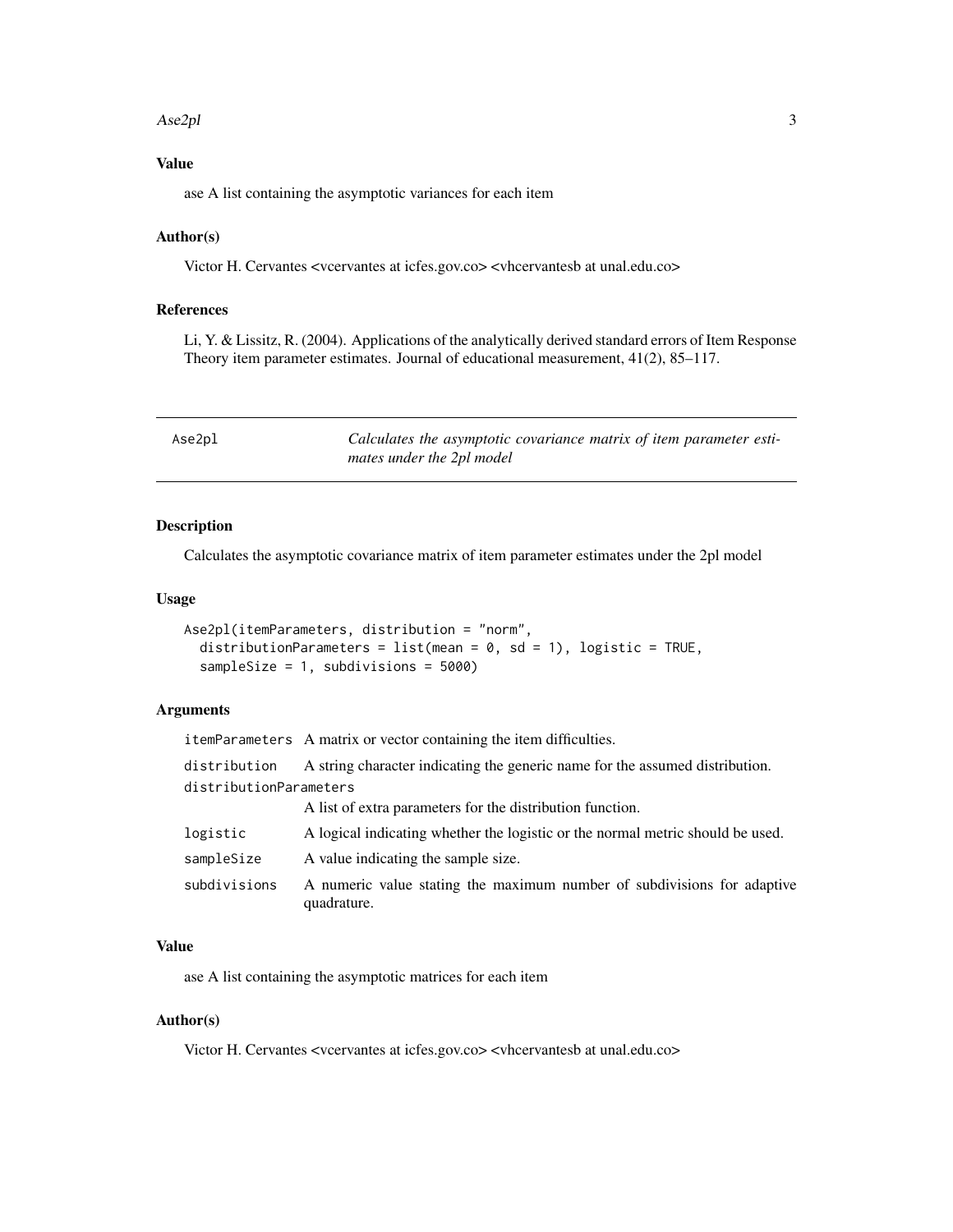# <span id="page-3-0"></span>References

Li, Y. & Lissitz, R. (2004). Applications of the analytically derived standard errors of Item Response Theory item parameter estimates. Journal of educational measurement, 41(2), 85–117.

| Ase3pl | Calculates the asymptotic covariance matrix of item parameter esti- |
|--------|---------------------------------------------------------------------|
|        | mates under the 3pl model                                           |

# Description

Calculates the asymptotic covariance matrix of item parameter estimates under the 3pl model

#### Usage

```
Ase3pl(itemParameters, distribution = "norm",
  distributionParameters = list(mean = 0, sd = 1), logistic = TRUE,
  sampleSize = 1, subdivisions = 5000)
```
#### Arguments

itemParameters A matrix or vector containing the item difficulties.

| distribution           | A string character indicating the generic name for the assumed distribution.           |
|------------------------|----------------------------------------------------------------------------------------|
| distributionParameters |                                                                                        |
|                        | A list of extra parameters for the distribution function.                              |
| logistic               | A logical indicating whether the logistic or the normal metric should be used.         |
| sampleSize             | A value indicating the sample size.                                                    |
| subdivisions           | A numeric value stating the maximum number of subdivisions for adaptive<br>quadrature. |

#### Value

ase A list containing the asymptotic matrices for each item

# Author(s)

Victor H. Cervantes <vcervantes at icfes.gov.co> <vhcervantesb at unal.edu.co>

# References

Li, Y. & Lissitz, R. (2004). Applications of the analytically derived standard errors of Item Response Theory item parameter estimates. Journal of educational measurement, 41(2), 85–117.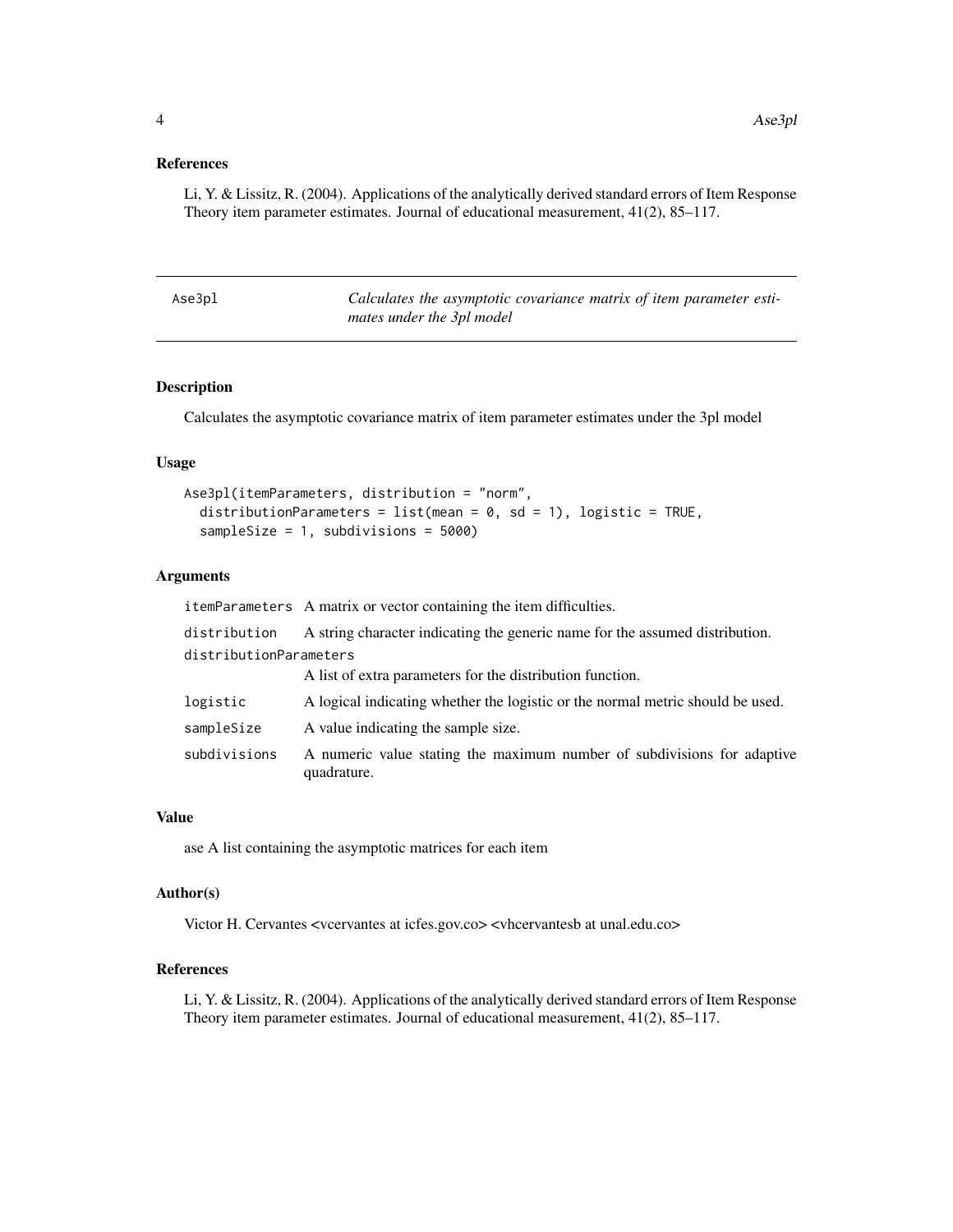<span id="page-4-0"></span>AseIrt *Calculates the asymptotic covariance matrices for item parameters according with the IRT model.*

# Description

Calculates the asymptotic covariance matrices for item parameters according with the IRT model.

#### Usage

```
AseIrt(itemParameters, distribution = "norm",
  distributionParameters = list(mean = 0, sd = 1), logistic = TRUE,
  sampleSize = 1, irtModel = "3pl", subdivisions = 5000)
```
#### Arguments

| itemParameters A matrix or vector containing the item difficulties.                                               |  |
|-------------------------------------------------------------------------------------------------------------------|--|
| $\det$ distribution $\Lambda$ string character indicating the generic name for the assumed distribution $\Lambda$ |  |

| ulst luutlui           | A string character mulcating the generic hand for the assumed distribution. De-<br>faults to 'norm' for normal distribution. |
|------------------------|------------------------------------------------------------------------------------------------------------------------------|
| distributionParameters |                                                                                                                              |
|                        | A list of extra parameters for the distribution function.                                                                    |
| logistic               | A logical indicating whether the logistic or the normal metric should be used.                                               |
| sampleSize             | A value indicating the sample size.                                                                                          |
| irtModel               | A string stating the IRT model for all items.                                                                                |
| subdivisions           | A numeric value stating the maximum number of subdivisions for adaptive<br>quadrature.                                       |

# Value

ase A list containing the asymptotic matrices for each item

#### Author(s)

Victor H. Cervantes <vcervantes at icfes.gov.co> <vhcervantesb at unal.edu.co>

#### References

Li, Y. & Lissitz, R. (2004). Applications of the analytically derived standard errors of Item Response Theory item parameter estimates. Journal of educational measurement, 41(2), 85–117.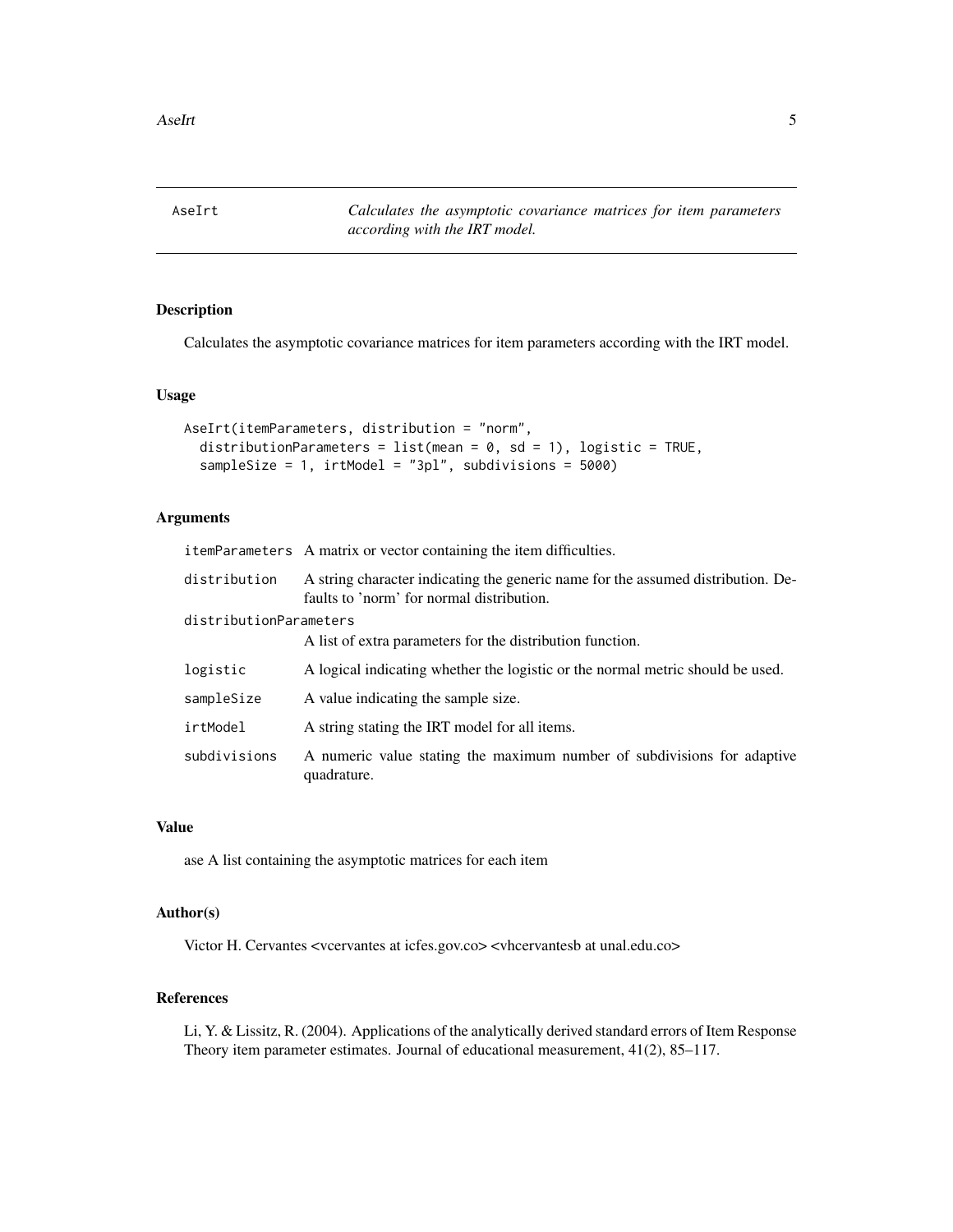# Examples

```
# # Not run
# #
# # data(dichotomousItemParameters)
# # threePlAse <- list()
# # threePlAse[['focal']] <- AseIrt(itemParameters = dichotomousItemParameters[['focal']],
# # logistic = TRUE, sampleSize = 500, irtModel = '3pl')
# # threePlAse[['reference']] <- AseIrt(itemParameters = dichotomousItemParameters[['reference']],
# # logistic = TRUE, sampleSize = 500, irtModel = '3pl')
```

| Bound3PlIpr | Takes item parameters frp, Ipr and forces guessing to lie between 0 |
|-------------|---------------------------------------------------------------------|
|             | and 1                                                               |

#### Description

Makes all simulated guessing values from a 3PL model that are outside the [0, 1] interval to be 0 or 1.

#### Usage

```
Bound3PlIpr(itemParameterList)
```
#### **Arguments**

```
itemParameterList
```
A list where each element is a list containing "focal" and "reference" item Parameters from a 3PL model. Item parameters are assumed to be on the same scale. Item parameters for each group should be a matrix with nrow equal to the number of items

#### Value

itemParameterList A list where each element is a list containing "focal" and "reference" item Parameters where guessing parameters outside the [0, 1] interval are changed by 0 and 1.

# Author(s)

Victor H. Cervantes <vcervantes at icfes.gov.co> <vhcervantesb at unal.edu.co>

```
# # Not run
# #
# # data(dichotomousItemParameters)
# # threePlAse <- list()
# # threePlAse[['focal']] <- AseIrt(itemParameters = dichotomousItemParameters[['focal']],
# # logistic = TRUE, sampleSize = 500, irtModel = '3pl')
# # threePlAse[['reference']] <- AseIrt(itemParameters = dichotomousItemParameters[['reference']],
```
<span id="page-5-0"></span>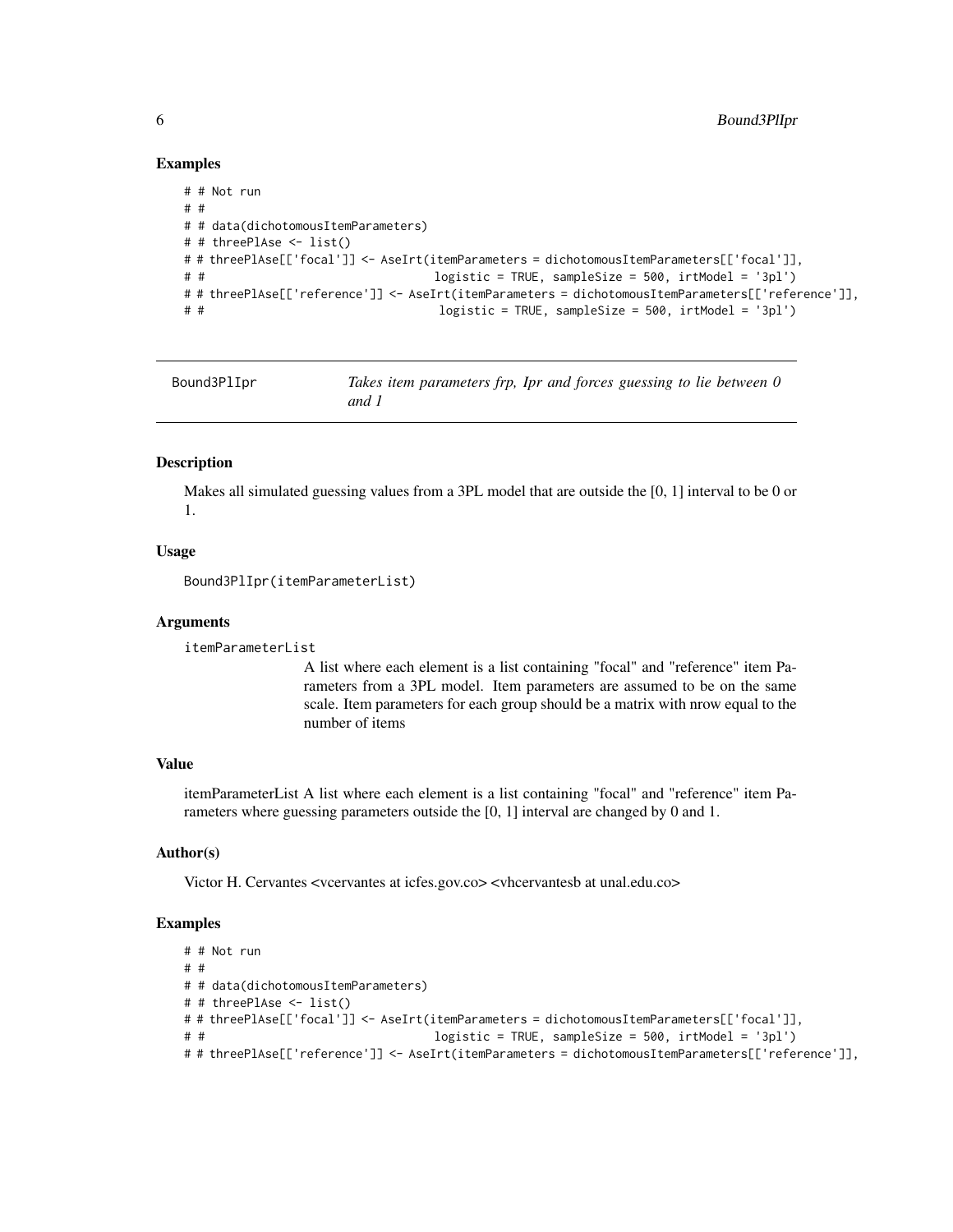<span id="page-6-0"></span>Calculate1plProb 7

```
# # logistic = TRUE, sampleSize = 500, irtModel = '3pl')
# # threePlIpr <- Ipr(itemParameters = dichotomousItemParameters, itemCovariances = threePlAse,
# # nReplicates = 1000)
# # threePlIpr <- Bound3PlIpr(threePlIpr)
```
Calculate1plProb *Calculates the item success probability under the 1PL model.*

# Description

Calculates the item success probability under the 1PL model.

# Usage

```
Calculate1plProb(thetaValue, itemParameters, logistic = TRUE)
```
# Arguments

| thetaValue | A numeric value or array for the theta (ability) value(s) where the difference will<br>be calculated |
|------------|------------------------------------------------------------------------------------------------------|
|            | itemParameters A vector or column matrix containing the numeric values of item difficulties          |
| logistic   | A logical value stating if the IRT model will use the logistic or the normal metric.                 |

# Value

probabilities A numeric matrix with the probabilities on each thetaValue for each item.

# Author(s)

Victor H. Cervantes <vcervantes at icfes.gov.co> <vhcervantesb at unal.edu.co>

#### References

de Ayala, R. J., (2009). The theory and practice of item response theory. New York: The Guildford Press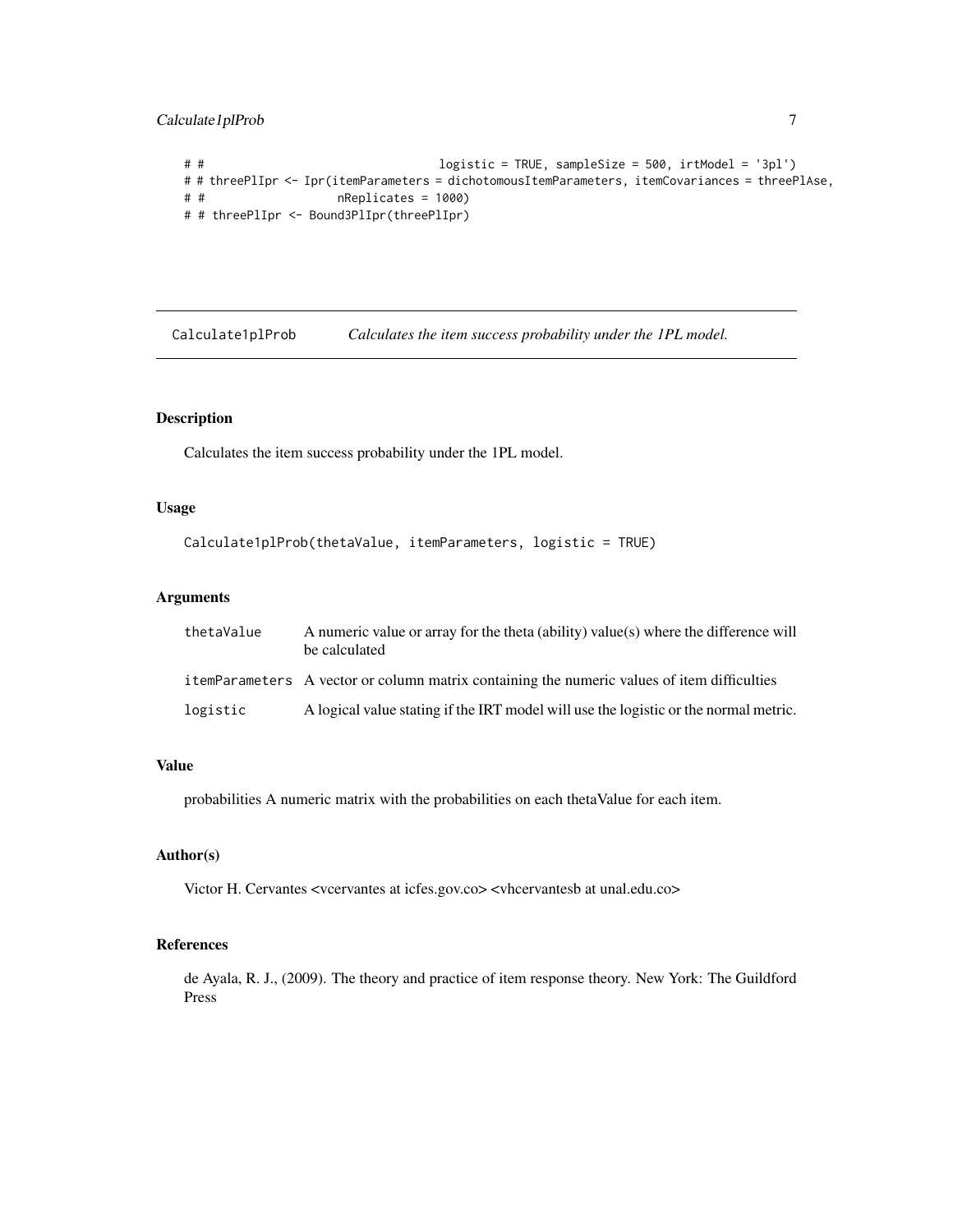<span id="page-7-0"></span>Calculate2plProb *Calculates the item success probability under the 2PL model.*

# Description

Calculates the item success probability under the 2PL model.

# Usage

```
Calculate2plProb(thetaValue, itemParameters, logistic = TRUE)
```
#### Arguments

| thetaValue | A numeric value or array for the theta (ability) value(s) where the difference will<br>be calculated                                       |
|------------|--------------------------------------------------------------------------------------------------------------------------------------------|
|            | itemParameters A matrix containing the numeric values of item discriminations on the first col-<br>umn and item difficulties on the second |
| logistic   | A logical value stating if the IRT model will use the logistic or the normal metric.                                                       |

# Value

probabilities A numeric matrix with the probabilities on each thetaValue for each item.

#### Author(s)

Victor H. Cervantes <vcervantes at icfes.gov.co> <vhcervantesb at unal.edu.co>

# References

de Ayala, R. J., (2009). The theory and practice of item response theory. New York: The Guildford Press

Calculate3plProb *Calculates the item success probability under the 3PL model.*

# Description

Calculates the item success probability under the 3PL model.

# Usage

```
Calculate3plProb(thetaValue, itemParameters, logistic = TRUE)
```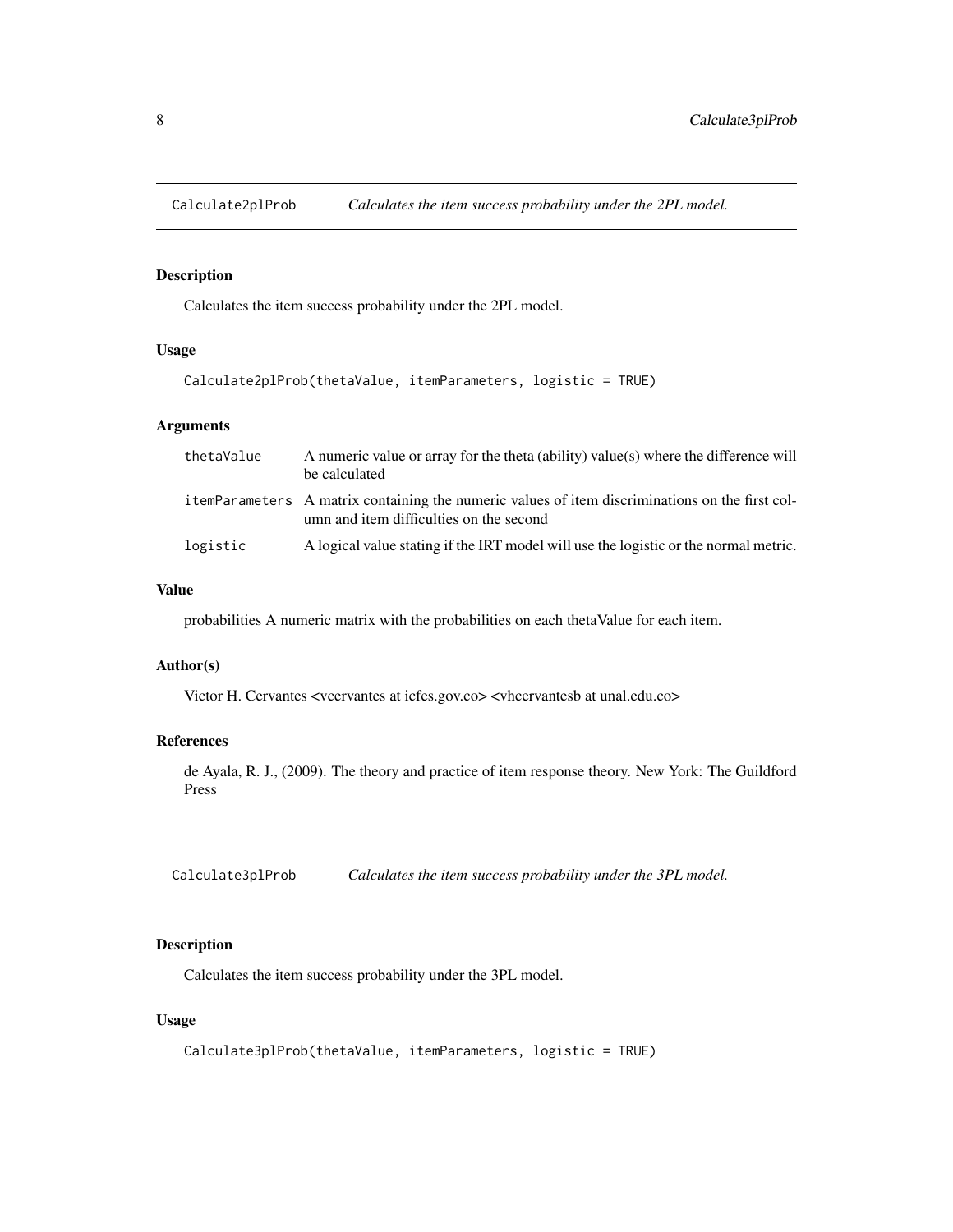# <span id="page-8-0"></span>CalculateGrmExp 9

# Arguments

| thetaValue | A numeric value or array for the theta (ability) value(s) where the difference will<br>be calculated                                                                               |
|------------|------------------------------------------------------------------------------------------------------------------------------------------------------------------------------------|
|            | i temParameters A matrix containing the numeric values of item discriminations on the first col-<br>umn, item difficulties on the second and item guessing parameters on the third |
| logistic   | A logical value stating if the IRT model will use the logistic or the normal metric.                                                                                               |

# Value

probabilities A numeric matrix with the probabilities on each thetaValue for each item.

# Author(s)

Victor H. Cervantes <vcervantes at icfes.gov.co> <vhcervantesb at unal.edu.co>

# References

de Ayala, R. J., (2009). The theory and practice of item response theory. New York: The Guildford Press

CalculateGrmExp *Calculates the expected item score under the GRM model.*

#### Description

Calculates the expected item score under the GRM model.

#### Usage

```
CalculateGrmExp(thetaValue, itemParameters, logistic = TRUE)
```
# Arguments

| thetaValue | A numeric value or array for the theta (ability) value(s) where the difference will<br>be calculated                                                                                                                          |
|------------|-------------------------------------------------------------------------------------------------------------------------------------------------------------------------------------------------------------------------------|
|            | itemParameters A matrix containing the numeric values of item discriminations on the first col-<br>umn and category thresholds on the rest columns where the (column position -<br>1) indicates the category score or weight. |
| logistic   | A logical value stating if the IRT model will use the logistic or the normal metric.                                                                                                                                          |

# Value

expectedScore A numeric matrix with the expected score on each thetaValue for each item.

# Author(s)

Victor H. Cervantes <vcervantes at icfes.gov.co> <vhcervantesb at unal.edu.co>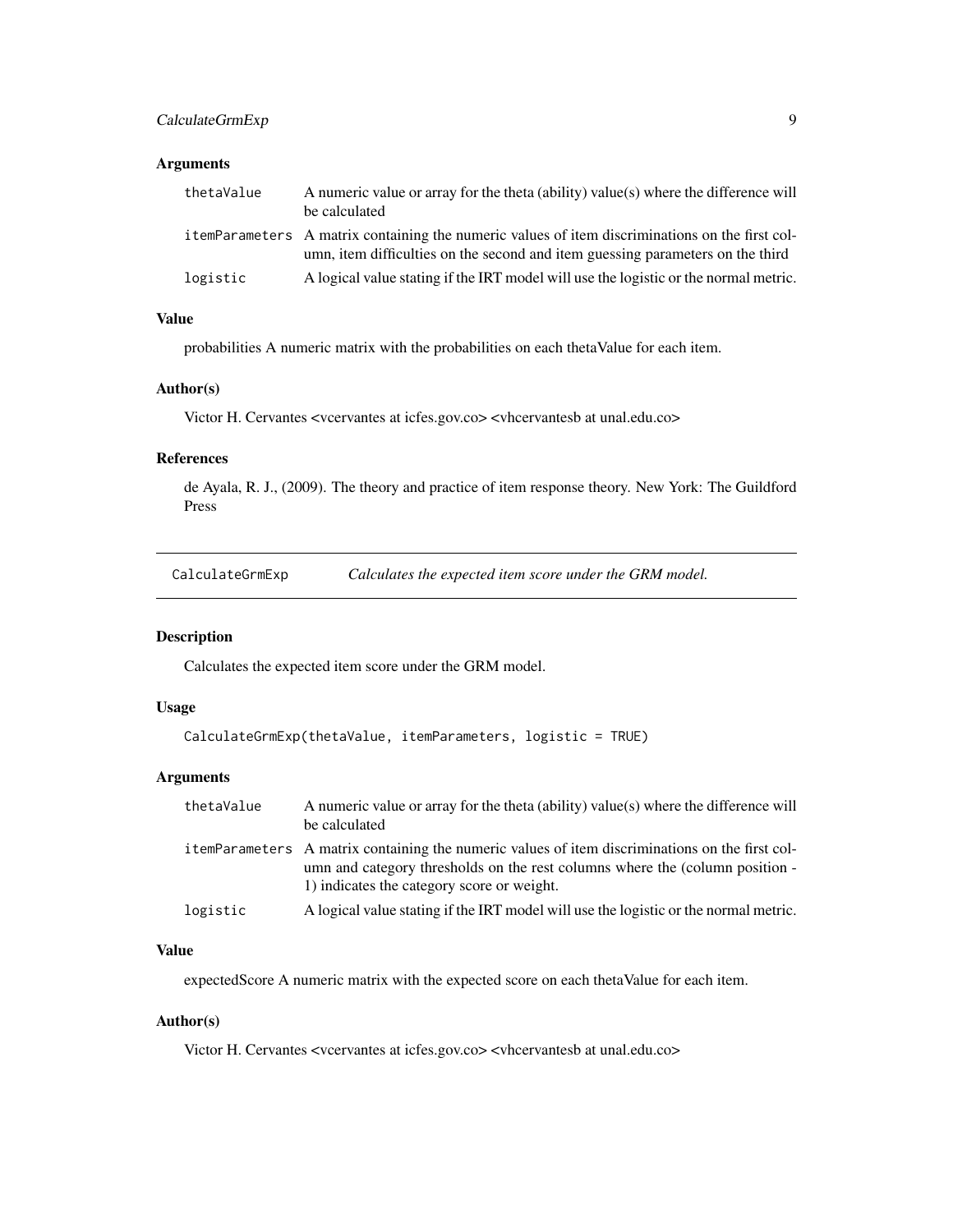#### <span id="page-9-0"></span>References

de Ayala, R. J., (2009). The theory and practice of item response theory. New York: The Guildford Press

Oshima, T. & Morris, S. (2008). Raju's Differential Functioning of Items and Tests (DFIT). Educational Measurement: Issues and Practice, 27(3), 43–50.

CalculateItemDifferences

*Calculates the differences between two item option characteristic curves for all options (minus one).*

#### Description

Calculates the differences between two item option characteristic curves for all options (minus one).

# Usage

```
CalculateItemDifferences(thetaValue, itemParameters, irtModel = "2pl",
  logistic = TRUE)
```
# Arguments

| thetaValue | A numeric value or array for the theta (ability) value(s) for which the difference<br>will be calculated                                                                                                                       |
|------------|--------------------------------------------------------------------------------------------------------------------------------------------------------------------------------------------------------------------------------|
|            | itemParameters A list containing "focal" and "reference" item parameters. Item parameters are<br>assumed to be on the same scale. Item parameters for each group should me a<br>matrix with nrow equal to the number of items. |
| irtModel   | A string stating the irtModel to be used. Should be one of "1pl", "2pl", "3pl",<br>"grm" or "pcm".                                                                                                                             |
| logistic   | A logical value stating if the IRT model will use the logistic or the normal metric.                                                                                                                                           |

# Value

difference A numeric matrix with the differences on probabilities or on expected score for each item between focal and reference groups.

#### Author(s)

Victor H. Cervantes <vcervantes at icfes.gov.co> <vhcervantesb at unal.edu.co>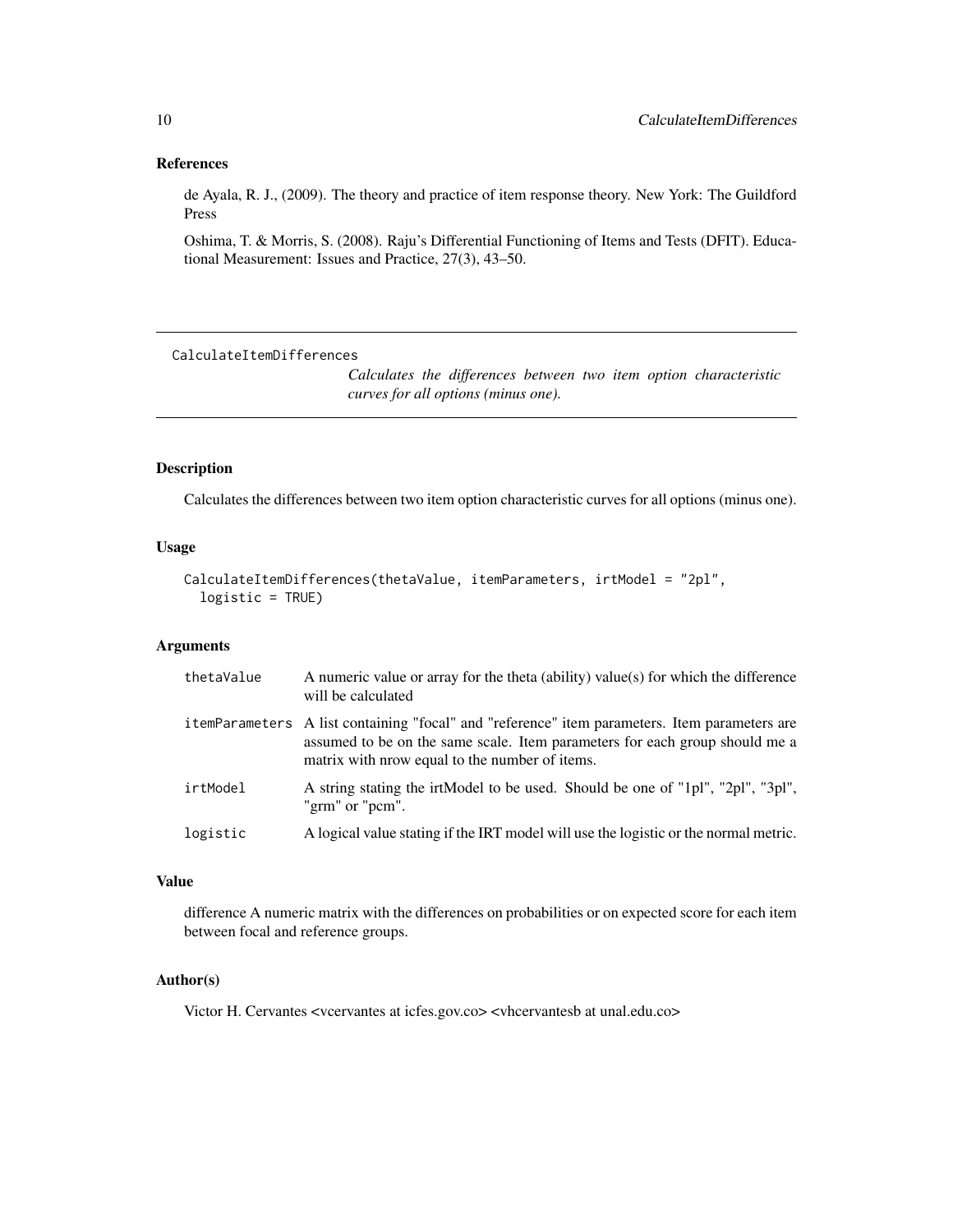<span id="page-10-0"></span>CalculatePcmExp *Calculates the expected item score under the (G)PCM model.*

# Description

Calculates the expected item score under the (G)PCM model.

#### Usage

```
CalculatePcmExp(thetaValue, itemParameters, logistic = TRUE)
```
#### Arguments

| thetaValue | A numeric value or array for the theta (ability) value(s) where the difference will<br>be calculated                                                                                                                          |
|------------|-------------------------------------------------------------------------------------------------------------------------------------------------------------------------------------------------------------------------------|
|            | itemParameters A matrix containing the numeric values of item discriminations on the first col-<br>umn and category thresholds on the rest columns where the (column position -<br>1) indicates the category score or weight. |
| logistic   | A logical value stating if the IRT model will use the logistic or the normal metric.                                                                                                                                          |

# Value

expectedScore A numeric matrix with the expected score on each thetaValue for each item.

#### Author(s)

Victor H. Cervantes <vcervantes at icfes.gov.co> <vhcervantesb at unal.edu.co>

# References

de Ayala, R. J., (2009). The theory and practice of item response theory. New York: The Guildford Press

Oshima, T. & Morris, S. (2008). Raju's Differential Functioning of Items and Tests (DFIT). Educational Measurement: Issues and Practice, 27(3), 43–50.

Cdif *Calculates CDIF index for an item with given item parameters of focal and reference groups.*

# Description

Calculates CDIF index for an item with given item parameters of focal and reference groups.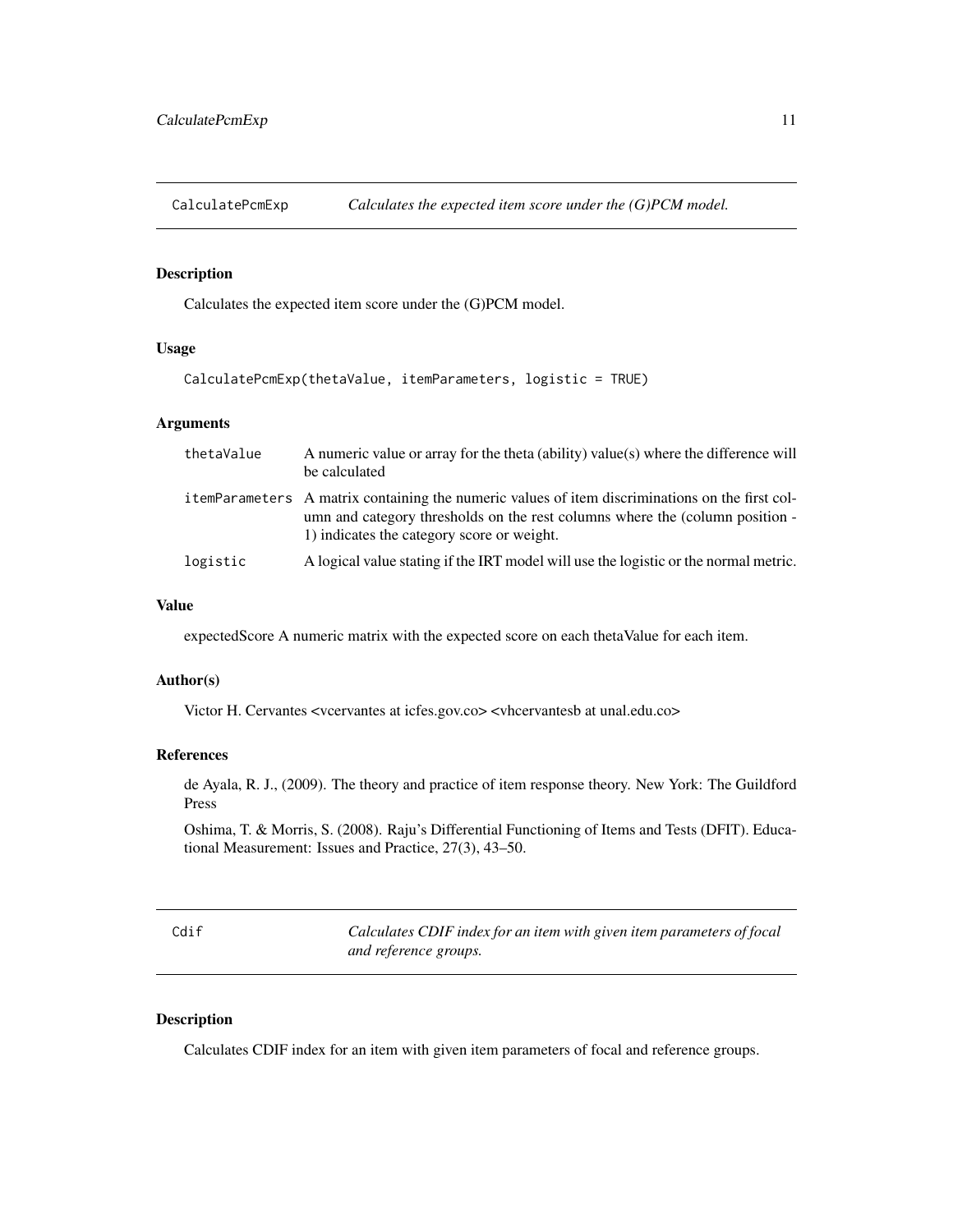# Usage

```
Cdif(itemParameters, irtModel = "2pl", focalAbilities = NULL,
  focalDistribution = "norm", subdivisions = 5000, logistic = TRUE,
  focalDistrExtra = list(mean = 0, sd = 1))
```
# Arguments

|                   | itemParameters A list containing "focal" and "reference" item parameters. Item parameters are<br>assumed to be on the same scale. Item parameters for each group should me a<br>matrix with nrow equal to the number of items.           |  |
|-------------------|------------------------------------------------------------------------------------------------------------------------------------------------------------------------------------------------------------------------------------------|--|
| irtModel          | A string stating the irtModel to be used. Should be one of "1pl", "2pl", "3pl",<br>"grm" or "pcm".                                                                                                                                       |  |
|                   | focal Abilities If NULL, NCDIF is calculated by numerical integration of focal distribution. If<br>not NULL, it must be a numerical vector containing the abilities for the individ-<br>uals in the focal group.                         |  |
| focalDistribution |                                                                                                                                                                                                                                          |  |
|                   | A string stating the distribution name to be used for integrating. Only used if<br>focal Abilities is NULL.                                                                                                                              |  |
| focalDistrExtra   |                                                                                                                                                                                                                                          |  |
|                   | Extra parameters for the focal group distribution function if needed.                                                                                                                                                                    |  |
| subdivisions      | A numeric value indicating the number of subdivisions for numerical integra-<br>tion. Only used if focalAbilities is NULL.                                                                                                               |  |
| logistic          | A logical value stating if the IRT model will use the logistic or the normal metric.<br>Defaults to using the logistic metric by fixing the D constant to 1. If FALSE the<br>constant is set to 1.702 so that the normal metric is used. |  |

# Value

cdif Numeric vector with the CDIF index value for each item.

#### Author(s)

Victor H. Cervantes <vcervantes at icfes.gov.co> <vhcervantesb at unal.edu.co>

#### References

Raju, N. S., van der Linden, W. J., & Fleer, P. F. (1995). An IRT-based internal measure of test bias with applications for differential item functioning. Applied Psychological Measurement, 19, 353–368.

```
# # Not run
# # data(dichotomousItemParameters)
# # threePlCdif <- Cdif(itemParameters = dichotomousItemParameters, irtModel = '3pl',
# # focalAbilities = NULL, focalDistribution = "norm",
# # subdivisions = 5000, logistic = TRUE)
```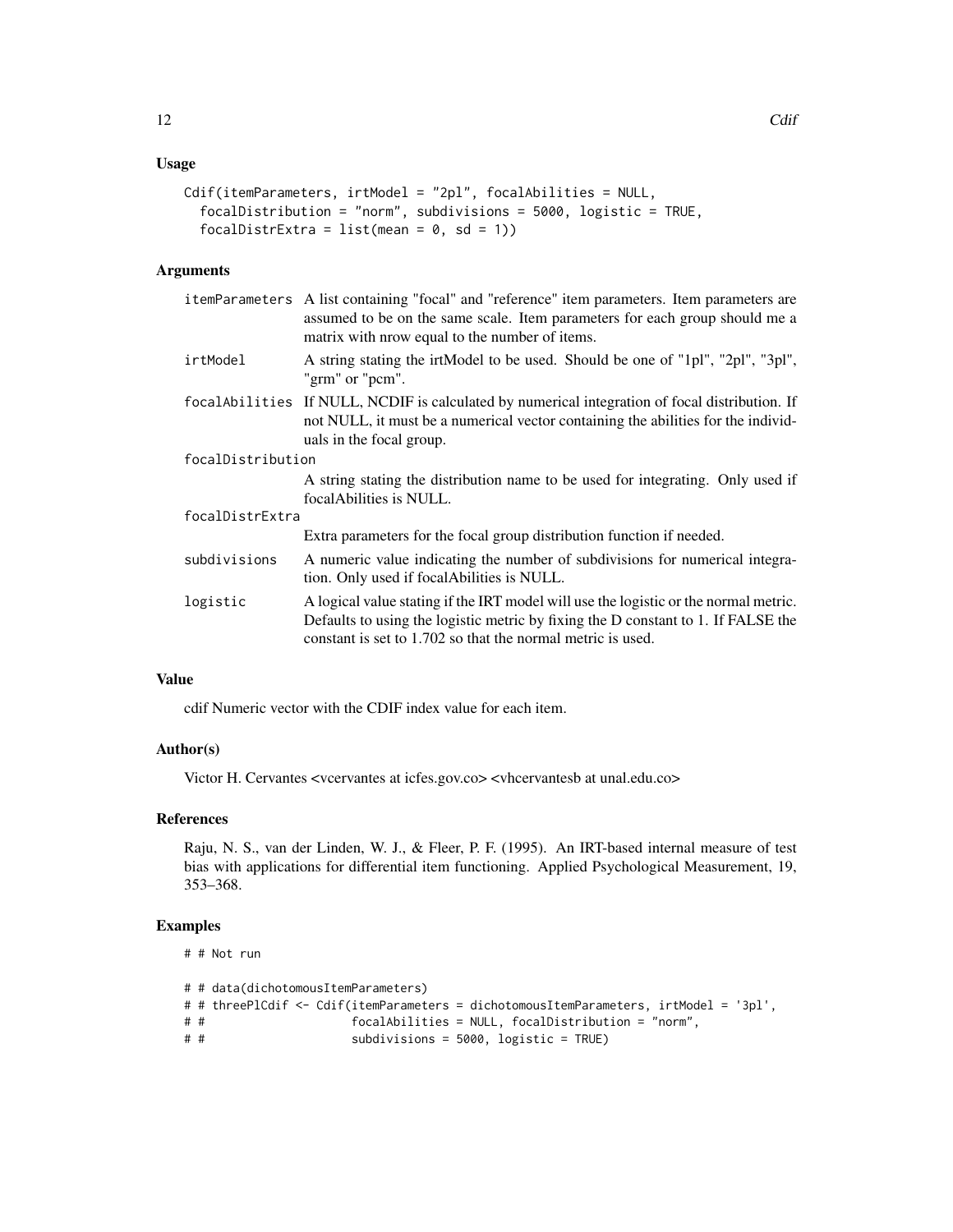<span id="page-12-0"></span>CrossedProbabilities *Calculates the crossed probabilities associated with the numerator and denominator of the odds-ratio under dichotomous IRT models*

# Description

Calculates the crossed probabilities associated with the numerator and denominator of the oddsratio under dichotomous IRT models

#### Usage

```
CrossedProbabilities(thetaValue, itemParameters, logistic, irtModel = "3pl")
```
# Arguments

| thetaValue | A numeric value or array for the theta (ability) value(s) for which the odds will<br>be calculated                                    |
|------------|---------------------------------------------------------------------------------------------------------------------------------------|
|            | itemParameters A list containing the "focal" and "reference" item parameters. Item parameters<br>are assumed to be on the same scale. |
| irtModel   | A string stating the irtModel used. May be one of "1pl", "2pl", or "3pl".                                                             |
| logistic   | A logical indicating whether the logistic or the normal metric should be used.                                                        |

# Value

out A list containing the crossed products for the 'num' the numerator, 'den' the denominator for the odds-ratio, and 'or' the odds-ratio

#### Author(s)

Victor H. Cervantes <vcervantes at icfes.gov.co> <vhcervantesb at unal.edu.co>

# References

Roussos, L., Schnipke, D. & Pashley, P. (1999). A generalized formula for the Mantel-Haenszel Differential Item Functioning parameter. Journal of educational and behavioral statistics, 24(3), 293–322.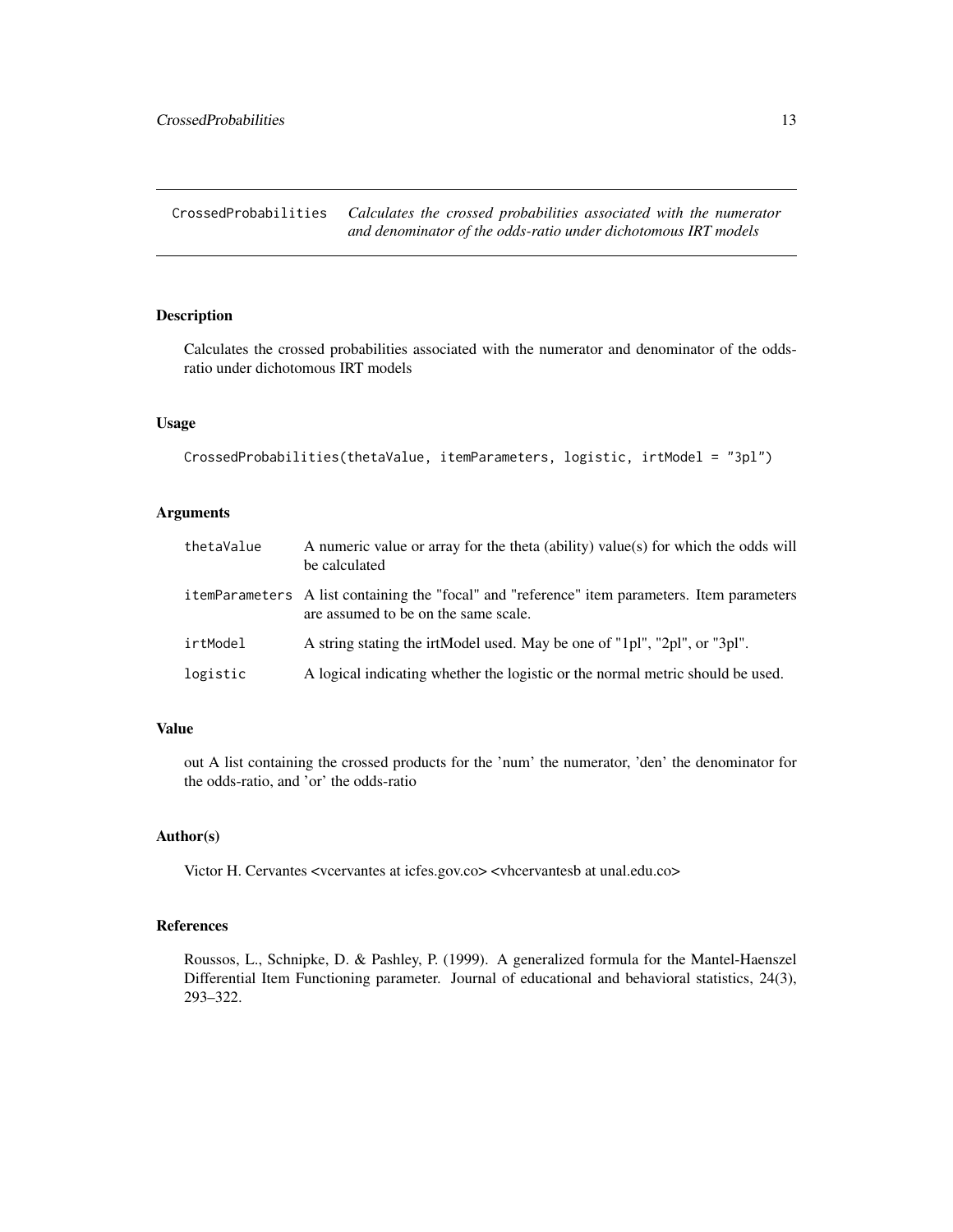<span id="page-13-0"></span>

# Description

Calculates a given quantile cut-off point for each item on the IPR estimated items statistics. This function may produce the cut-off points for the NCDIF index, Signed and Unsigned Area Measures and the Mantel-Haenszel statistic based on the Monte Carlo Item parameter replication approach. The quantiles may be calculated directly on the output from the IprNcdif, IprSam, IprUam, and IprMh functions; the may be calculated by obtaining the corresponding statistics for the item parameters simulated under the IPR approach; or by obatining both the simulated item parameters and the statistics based on the item parameter values and their corresponging covariance matrices for the parameter estimates. In the latter case, the user may choose to obtain the IPR simulated item parameters based only on the focal group's covariance matrix as proposed by Oshima et al. (2006), or both focal and reference groups' matrices as proposed by Cervantes (2012).

# Usage

```
CutoffIpr(iprStatistics = NULL, quantiles, statistic = "ncdif",
  itemParameterList = NULL, irtModel = "2pl", focalAbilities = NULL,
  focalDistribution = "norm", focalDistrExtra = list(mean = 0, sd = 1),
  referenceDistribution = "norm", referenceDistrExtra = list(mean = 0, sd =
  1), groupRatio = 1, subdivisions = 5000, logistic = TRUE,
  itemParameters = NULL, itemCovariances = NULL, nullGroup = NULL,
  focalSampleSize = NULL, referenceSampleSize = NULL, nReplicates = 5000)
```
#### Arguments

| iprStatistics     | A numeric matrix with the statistics obtained for the simulated IPR item param-<br>eters or a list containing all the elements of the output of this function. If not<br>NULL they will be used for calculating the cut-off points.                                                                                                                                                                                                                                                       |
|-------------------|-------------------------------------------------------------------------------------------------------------------------------------------------------------------------------------------------------------------------------------------------------------------------------------------------------------------------------------------------------------------------------------------------------------------------------------------------------------------------------------------|
| quantiles         | A numeric vector with the quantiles to be calculated.                                                                                                                                                                                                                                                                                                                                                                                                                                     |
| statistic         | A character indicating which statistic will the cut-off point will be obtained for.<br>If iprStatistics are provided, it is up to the user to correctly especify this string<br>for it will only be informative; otherwise, it will be used to identify the statistic<br>to be calculated. Should be one of "nodif", "sam", "uam" or "mh".                                                                                                                                                |
| itemParameterList |                                                                                                                                                                                                                                                                                                                                                                                                                                                                                           |
|                   | A list where each element is a list containing "focal" and "reference" item Pa-<br>rameters. Item parameters are assumed to be on the same scale. Item parame-<br>ters for each group should be a matrix with nrow equal to the number of items.<br>Not used if iprStatistics are not NULL. If itemParameterList is not NULL, the<br>statistic indicated with the argument "statistic" will be obtained for the set of<br>itemParameterList, the corresponding arguments may be provided. |
| irtModel          | A string stating the irtModel to be used. Should be one of "1pl", "2pl", "3pl",<br>"grm" or "pcm". Not used if iprStatistics are not NULL.                                                                                                                                                                                                                                                                                                                                                |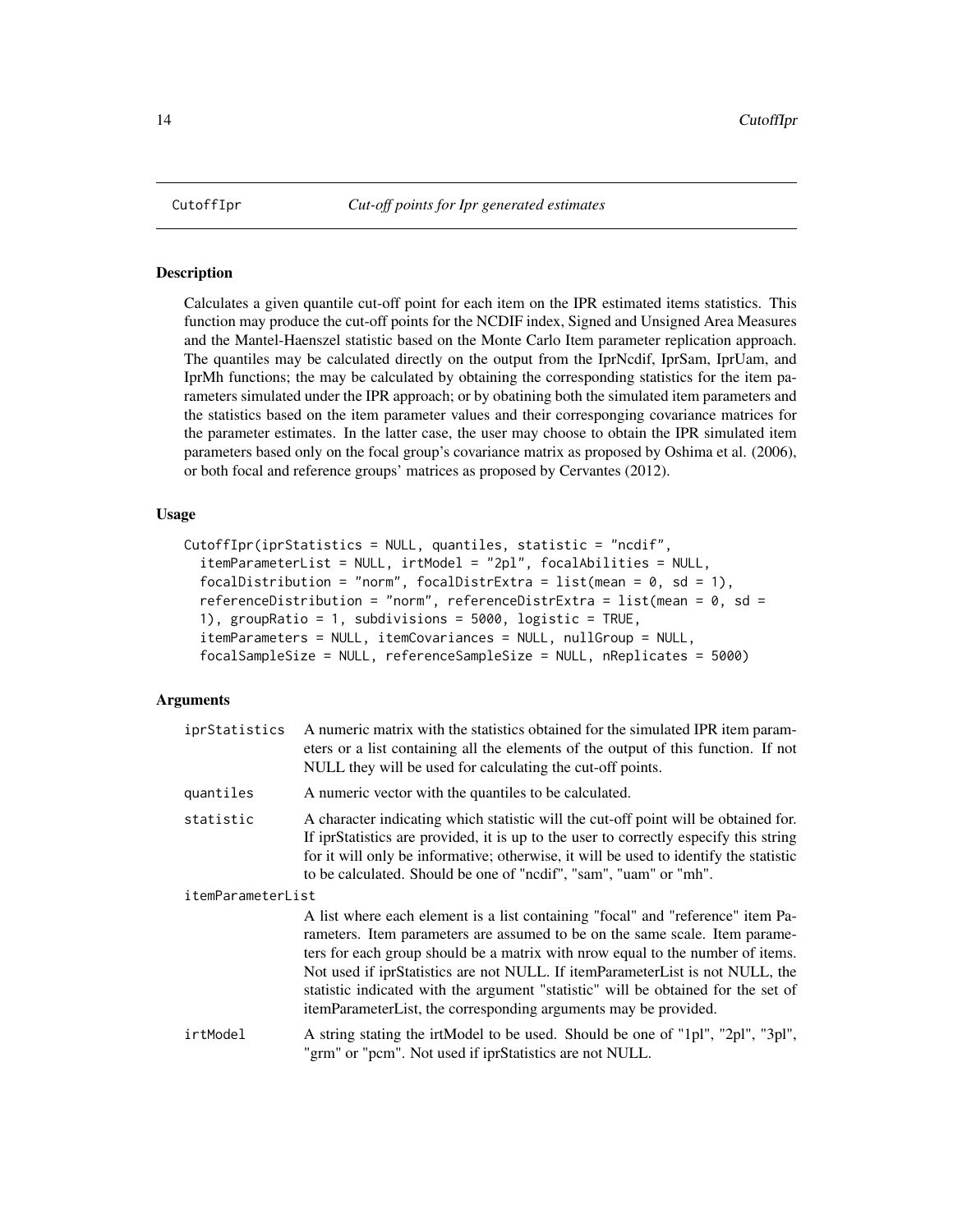#### CutoffIpr 2012 2013 2013 2014 2015 2016 2017 2018 2019 2014 2015 2017 2018 2019 2017 2018 2019 2017 2018 2019

focalAbilities Only used if statistic is "ncdif". If NULL, NCDIF is calculated by numerical integration of focal distribution. If not NULL, must be a numerical vector containing the abilities for the individuals in the focal group.

#### focalDistribution

A string stating the distribution assumed for the focal group. Not used if iprStatistics are not NULL.

focalDistrExtra

A list stating the extra parameters needed by the focal distribution function. Not used if iprStatistics are not NULL.

referenceDistribution

A string stating the distribution assumed for the reference group. Not used if iprStatistics are not NULL.

#### referenceDistrExtra

A list stating the extra parameters needed by the reference distribution function. Not used if iprStatistics are not NULL.

groupRatio A positive value indicating how many members of the reference group are expected for each member of the focal group. Only used if iprStatistics are NULL and statistic is "mh".

#### focalSampleSize

A positive integer indicating the size of the focal group. Only used if itemCovariances is 'asymptotic'. Defaults to NULL.

#### referenceSampleSize

A positive integer indicating the size of the reference group. Only used if item-Covariances is 'asymptotic'. Defaults to NULL.

- subdivisions A numeric value indicating the number of subdivisions for numerical integration. Only used if focalAbilities and iprStatistics are NULL.
- logistic A logical value stating if the IRT model will use the logistic or the normal metric. Defaults to using the logistic metric by fixing the D constant to 1. If FALSE the constant is set to 1.702 so that the normal metric is used.
- itemParameters A list containing "focal" and "reference" item parameters. Item parameters are assumed to be on the same scale. Item parameters for each group should me a matrix with nrow equal to the number of items. Only used if both iprStatistics and itemParameterList are NULL. If used an itemParameterList from applying the IPR procedure will be simulated and the "statistic" will be calculated.

#### itemCovariances

Either a list containing "focal" and "reference" lists of matrices of covariance for item estimates or the string "asymptotic". Defaults to NULL. Only used if iprStatistics and itemParameterList are NULL, in all other cases the itemCovariances element of the returned list is equal to what is provided as value for these arguments.

- nullGroup If different from NULL and itemParameterList is NULL, a string equal to 'focal' or 'reference' to indicate which set of item parameters from itemParameters should be taken for the null hypothesis. If equal to NULL, itemParameterList will be generated using the given itemParameters for both groups.
- nReplicates A numeric value indicating the number of replications to perform. Only used if iprStatistics and itemParameterList are NULL.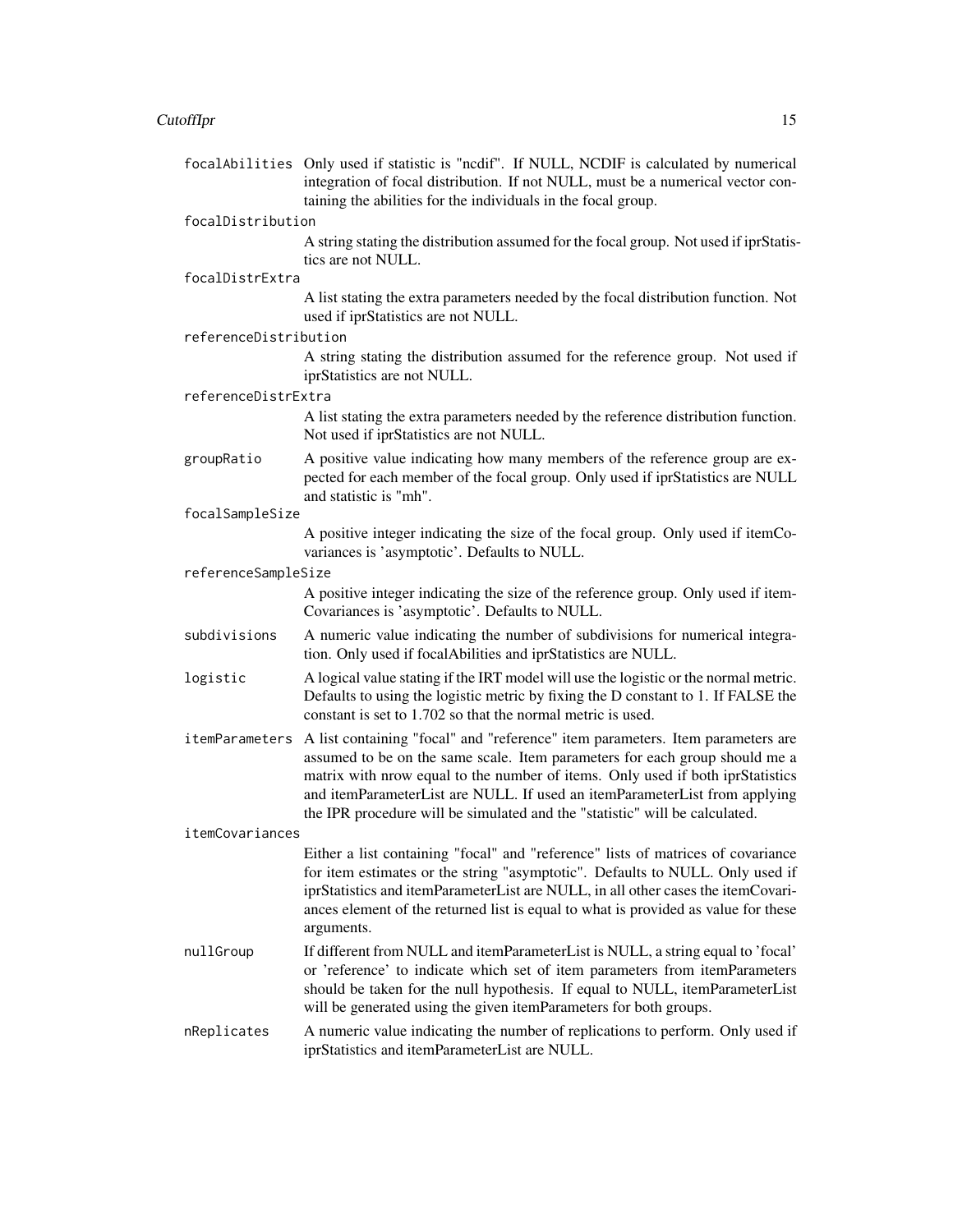cutoff A list containing: 'itemParameters', NULL if not provided as argument, 'itemCovariances', NULL if not provided as argument, 'itemParameterList', NULL unless calculated from 'itemParameters' or provided as argument, 'iprStatistics' the matrix of 'statistics' provided as argument or calculated from 'itemParameterList', 'statistic' for which the IPR approach is used according to the provided argument, 'quantiles' the vector or matrix of calculated quantiles for each item

# Author(s)

Victor H. Cervantes <vcervantes at icfes.gov.co> <vhcervantesb at unal.edu.co>

#### References

Cervantes, V. H. (2012). On using the Item Parameter Replication (IPR) approach for power calculation of the noncompensatory differential item functioning (NCDIF) index (pp. 206-207). Proceedings of the V European Congress of Methodology. Santiago de Compostela, Spain: Universidade de Santiago de Compostela.

Oshima, T., Raju, N. & Nanda, A. (2006). A new method for assessing the statistical significance in the Differential Functioning of Items and Tests (DFIT) framework. Journal of educational measurement, 43(1), 1–17.

Raju, N. (1988). The area between two item characteristic curves. Psychometricka, 53(4), 495–502.

Roussos, L., Schnipke, D. & Pashley, P. (1999). A generalized formula for the Mantel-Haenszel Differential Item Functioning parameter. Journal of educational and behavioral statistics, 24(3), 293–322.

#### Examples

```
# # Not run
# #
# # data(dichotomousItemParameters)
# # threePlAse <- list()
# # threePlAse[['focal']] <- AseIrt(itemParameters = dichotomousItemParameters[['focal']],
# # logistic = TRUE, sampleSize = 500, irtModel = '3pl')
# # threePlAse[['reference']] <- AseIrt(itemParameters = dichotomousItemParameters[['focal']],
# # logistic = TRUE, sampleSize = 500, irtModel = '3pl')
# # threePlIprCutoff <- CutoffIpr(itemParameters = dichotomousItemParameters,
# # itemCovariances = threePlAse, nullGroup = 'focal',
                          nReplicates = 1000, statistic = 'ncdif', irtModel = '3pl')
```
DeltaMhIrt *Obtains the ETS Delta measure for Mantel-Haneszel DIF statistic effect size.*

# Description

Obtains the ETS Delta measure for Mantel-Haneszel DIF statistic effect size.

# <span id="page-15-0"></span>Value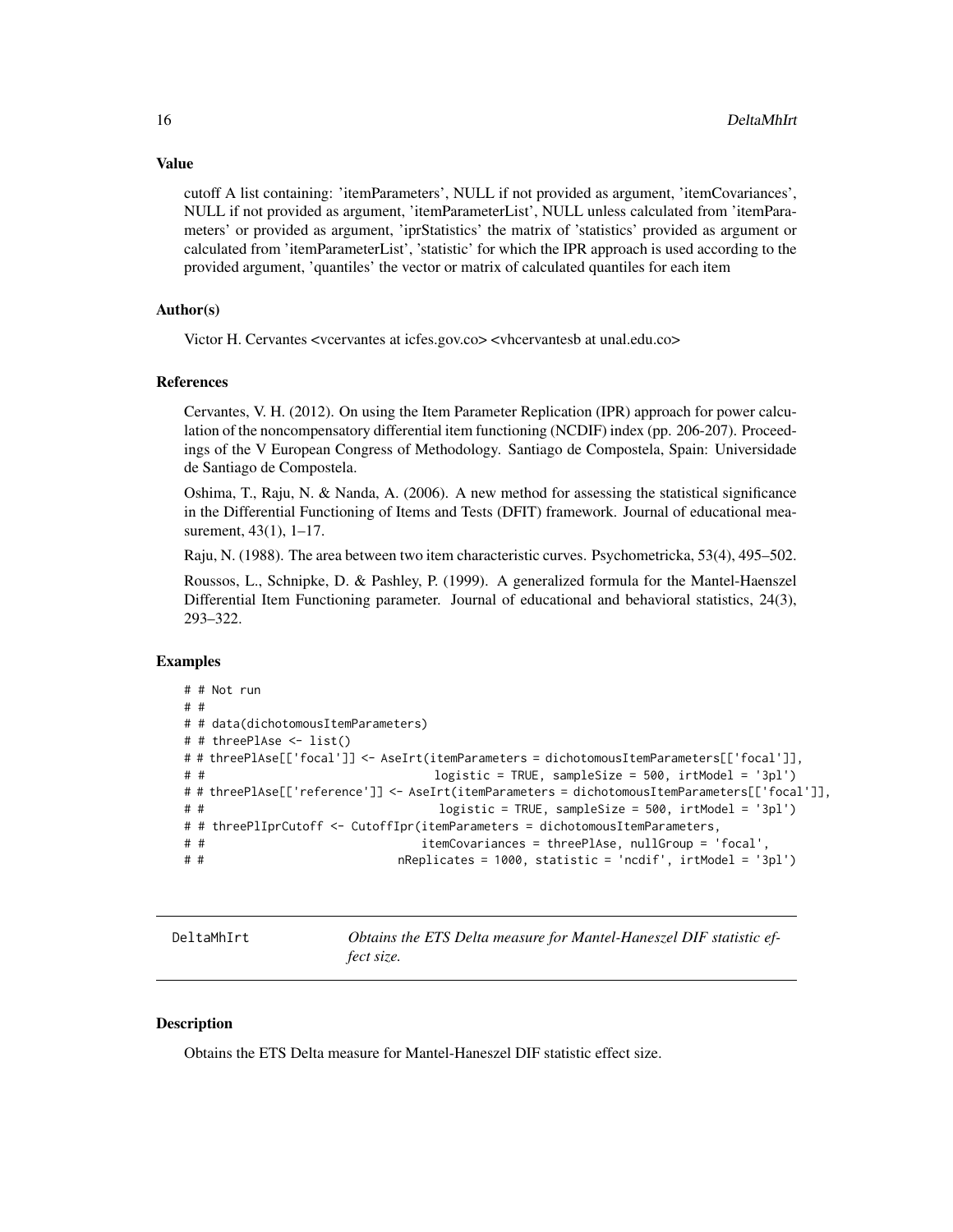#### <span id="page-16-0"></span>DFIT 17

# Usage

DeltaMhIrt(mh, logistic = FALSE)

#### Arguments

| mh       | A numeric vector containing the MH statistic values                            |
|----------|--------------------------------------------------------------------------------|
| logistic | A logical indicating whether the logistic or the normal metric should be used. |

#### Value

delta A numeric vector containing the delta values

#### Author(s)

Victor H. Cervantes <vcervantes at icfes.gov.co> <vhcervantesb at unal.edu.co>

#### References

Holland, P.W., and Thayer, D.T. (1988). Differential Item Performance and the Mantel-Haenszel Procedure. In H. Wainer and H.I. Braun (Eds.), Test Validity. Hillsdale, NJ: Erlbaum.

#### Examples

```
data(dichotomousItemParameters)
threePlMh <- IrtMh(itemParameters = dichotomousItemParameters, irtModel = "3pl",
                   focalDistribution = "norm",
                referenceDistribution = "norm", focalDistrExtra = list(mean = 0, sd = 1),
                   referenceDistrExtra = list(mean = 0, sd = 1), groupRatio = 1,
                   logistic = FALSE)
delta3pl <- DeltaMhIrt(threePlMh)
```
DFIT *Differential Functioning of Items and Tests framework*

#### Description

DFIT provides functions for calculating the differential item and test functioning proposed by Raju et al. (1995).

#### Details

DFIT provides a set of functions to calculate the noncompensatory (NCDIF), compensatory (CDIF) and test level (DTF) differential functioning indices for items and tests under Raju's (Raju, et al. 1995) DFIT framework. It also provides functions for obtaining cut-off points for identifying differential functioning for these indices following the Monte Carlo Item Parameter Replication approach proposed by Oshima et al. (2006).

This package also improves upon available DFIT software by allowing the covariance matrices for both focal and reference groups to be used. This improves the obtained cut-off points, which result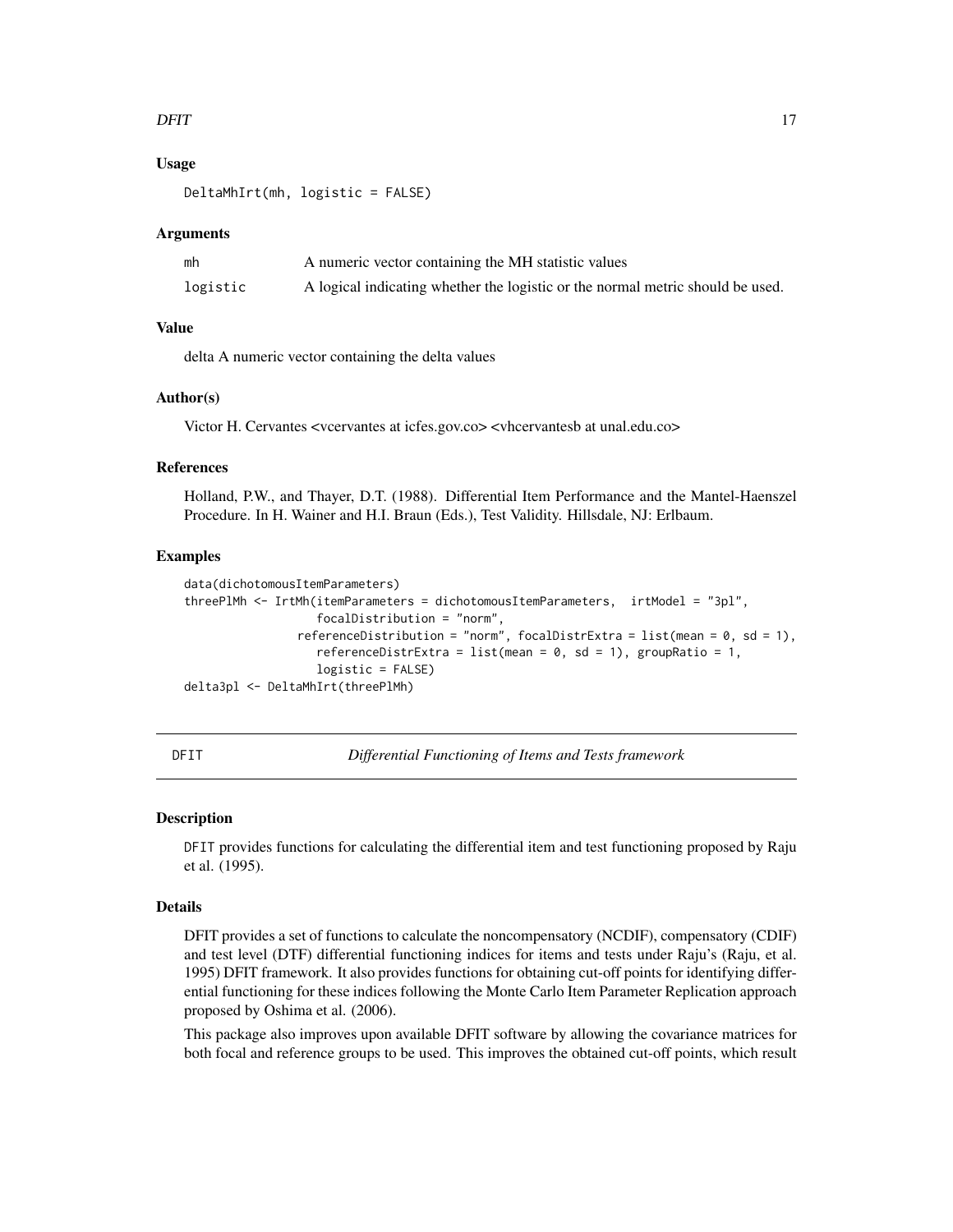in type I error rates at the nominal level, and increased power, when compared to the cut-off points obtained when using only the focal group item parameter estimates and their estimate covariances (Cervantes, 2012). Furthermore, this package includes functions for obtaining the asymptotic covariance matrices of item parameter estimates (currently only for dichotomous IRT models) and for calculating the DFIT indices base on the focal group distribution as well as ability estimates for a sample from the focal population are included; these enable ad hoc and a priori power calculations for given item parameters and sample sizes to be possible with this package.

# References

de Ayala, R. J., (2009). The theory and practice of item response theory. New York: The Guildford Press

Cervantes, V. H. (2012). On using the Item Parameter Replication (IPR) approach for power calculation of the noncompensatory differential item functioning (NCDIF) index (pp. 206-207). Proceedings of the V European Congress of Methodology. Santiago de Compostela, Spain: Universidade de Santiago de Compostela.

Cohen, A., Kim, S-H and Baker , F. (1993). Detection of differential item functioning in the Graded Response Moodel. Applied psychological measurement, 17(4), 335-350

Holland, P.W., and Thayer, D.T. (1988). Differential Item Performance and the Mantel-Haenszel Procedure. In H. Wainer and H.I. Braun (Eds.), Test Validity. Hillsdale, NJ: Erlbaum.

Li, Y. & Lissitz, R. (2004). Applications of the analytically derived standard errors of Item Response Theory item parameter estimates. Journal of educational measurement, 41(2), 85–117.

Oshima, T. & Morris, S. (2008). Raju's Differential Functioning of Items and Tests (DFIT). Educational Measurement: Issues and Practice, 27(3), 43–50.

Oshima, T., Raju, N. & Nanda, A. (2006). A new method for assessing the statistical significance in the Differential Functioning of Items and Tests (DFIT) framework. Journal of educational measurement, 43(1), 1–17.

Raju, N. (1988). The area between two item characteristic cureves. Psychometricka, 53(4), 495– 502.

Raju, N., Fortmann-Johnson, K., Kim, W., Morris, S., Nering, M. & Oshima, T. (2009). The item parameter replication method for detecting differential functioning in the polytomous DFIT framework. Applied psychological measurement, 33(2), 133–147.

Raju, N. S., van der Linden, W. J., & Fleer, P. F. (1995). An IRT-based internal measure of test bias with applications for differential item functioning. Applied Psychological Measurement, 19, 353–368.

Roussos, L., Schnipke, D. & Pashley, P. (1999). A generalized formula for the Mantel-Haenszel Differential Item Functioning parameter. Journal of educational and behavioral statistics, 24(3), 293–322.

Wright, K. (2011). Improvements for Differential Funtioning of Items and Tests (DFIT): Investigating the addition of reporting an effect size measure and power (Unpublished doctoral dissertation). Georgia State University, USA.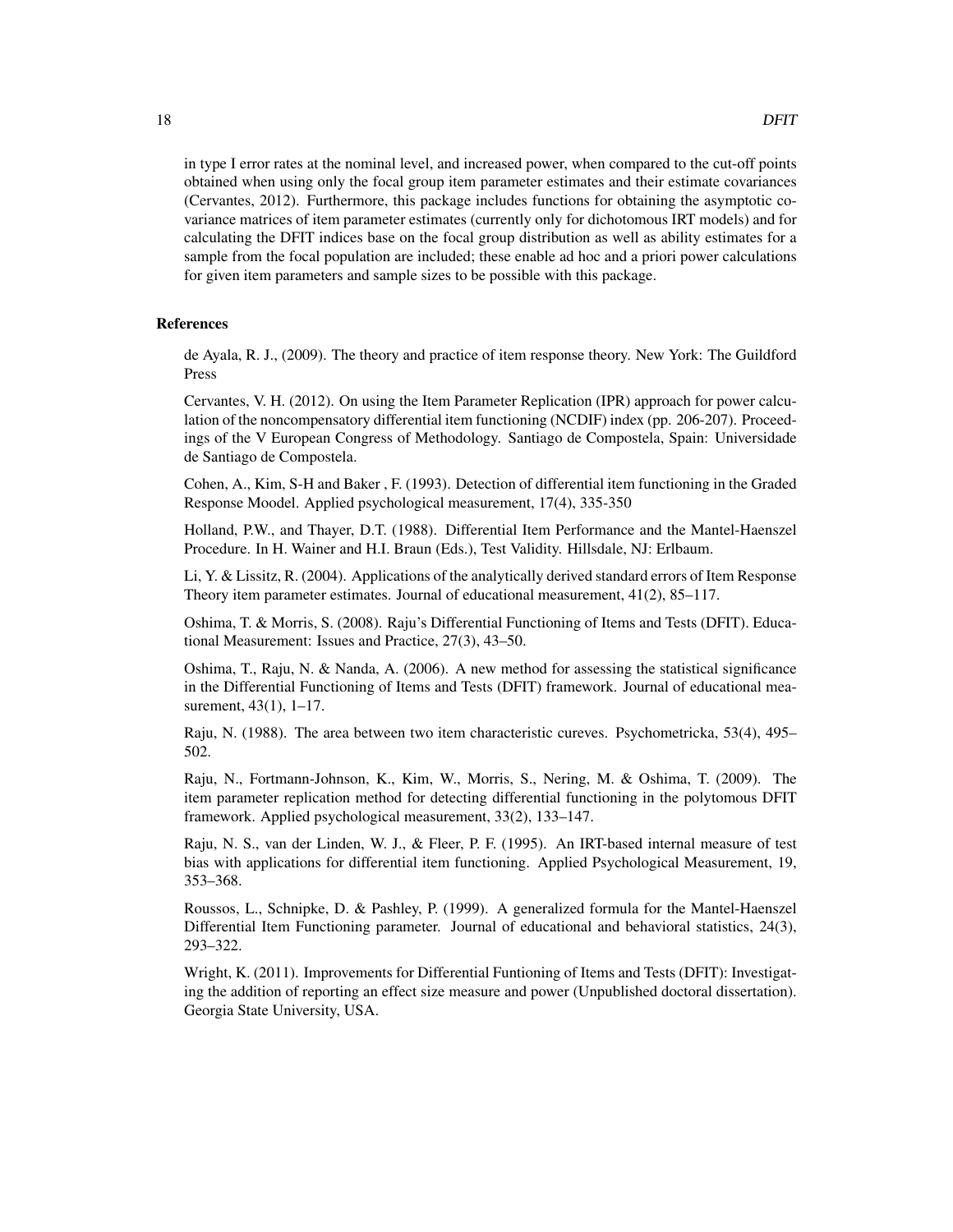*Sets of focal and reference item parameters from Wright (2011).*

# <span id="page-18-0"></span>**Description**

This data set contains the item parameters found in Wright, K. (2011). Improvements for Differential Funtioning of Items and Tests (DFIT): Investigating the addition of reporting an effect size measure and power Unpublished doctoral dissertation). Georgia State University, USA.

#### Usage

```
data(dichotomousItemParameters)
```
#### Format

a list with 'focal' and 'reference' elements. Each is a matrix 1 row per item by 3 columns: item discrimination, difficulty and guessing parameters.

#### Source

This data set contains the item parameters based on those found in Wright, K. (2011). Improvements for Differential Funtioning of Items and Tests (DFIT): Investigating the addition of reporting an effect size measure and power (Unpublished doctoral dissertation). Georgia State University, USA.

Dtf *Calculates DTF index for a set of items with given item parameters of focal and reference groups.*

# Description

Calculates DTF index for a set of items with given item parameters of focal and reference groups.

#### Usage

```
Dtf(cdif = NULL, itemParameters = NULL, irtModel = "2pl",
  focalAbilities = NULL, focalDistribution = "norm", subdivisions = 5000,
 logistic = TRUE, focalDistrExtra = list(mean = 0, sd = 1))
```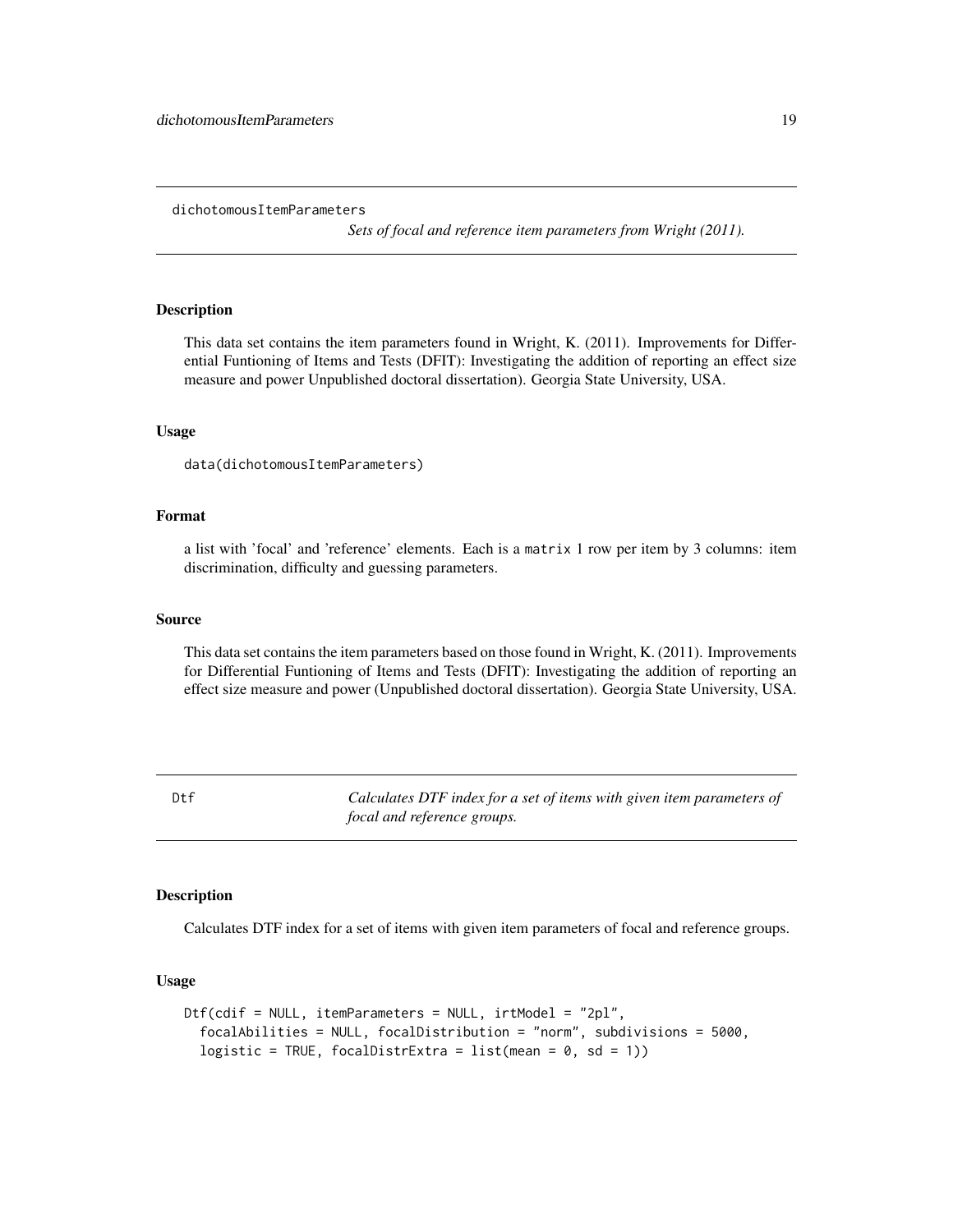# Arguments

| cdif              | A numeric vector of CDIF values for the test items. If NULL it is calculated<br>using itemParameters and the other arguments.                                                                                                                                          |  |
|-------------------|------------------------------------------------------------------------------------------------------------------------------------------------------------------------------------------------------------------------------------------------------------------------|--|
| itemParameters    | A list containing "focal" and "reference" item parameters. Item parameters are<br>assumed to be on the same scale. Only used if cdif is NULL. Item parameters<br>for each group should me a matrix with nrow equal to the number of items.                             |  |
| irtModel          | A string stating the irtModel to be used. Should be one of "1pl", "2pl", "3pl",<br>"grm" or "pcm". Only used if cdif is NULL.                                                                                                                                          |  |
|                   | focal Abilities If NULL, CDIF is calculated by numerical integration of focal distribution. If<br>not NULL, it must be a numerical vector containing the abilities for the individ-<br>uals in the focal group. Only used if cdif is NULL.                             |  |
| focalDistribution |                                                                                                                                                                                                                                                                        |  |
|                   | A string stating the distribution name to be used for integrating. Only used if<br>focal Abilities and cdif are NULL.                                                                                                                                                  |  |
| focalDistrExtra   |                                                                                                                                                                                                                                                                        |  |
|                   | Extra parameters for the focal group distribution function if needed.                                                                                                                                                                                                  |  |
| subdivisions      | A numeric value indicating the number of subdivisions for numerical integra-<br>tion. Only used if focalAbilities and cdif are NULL.                                                                                                                                   |  |
| logistic          | A logical value stating if the IRT model will use the logistic or the normal metric.<br>Defaults to using the logistic metric by fixing the D constant to 1. If FALSE the<br>constant is set to 1.702 so that the normal metric is used. Only used if cdif is<br>NULL. |  |

#### Value

dtf Numeric vector with the CDIF index value for each item.

# Author(s)

Victor H. Cervantes <vcervantes at icfes.gov.co> <vhcervantesb at unal.edu.co>

#### References

Raju, N. S., van der Linden, W. J., & Fleer, P. F. (1995). An IRT-based internal measure of test bias with applications for differential item functioning. Applied Psychological Measurement, 19, 353–368.

```
# # Not run
# # data(dichotomousItemParameters)
# # threePlCdif <- Cdif(itemParameters = dichotomousItemParameters, irtModel = '3pl',
                      focalA bilities = NULL, focalDistribution = "norm",# # subdivisions = 5000, logistic = TRUE)
# # threePlDtf <- Dtf(cdif = threePlCdif)
```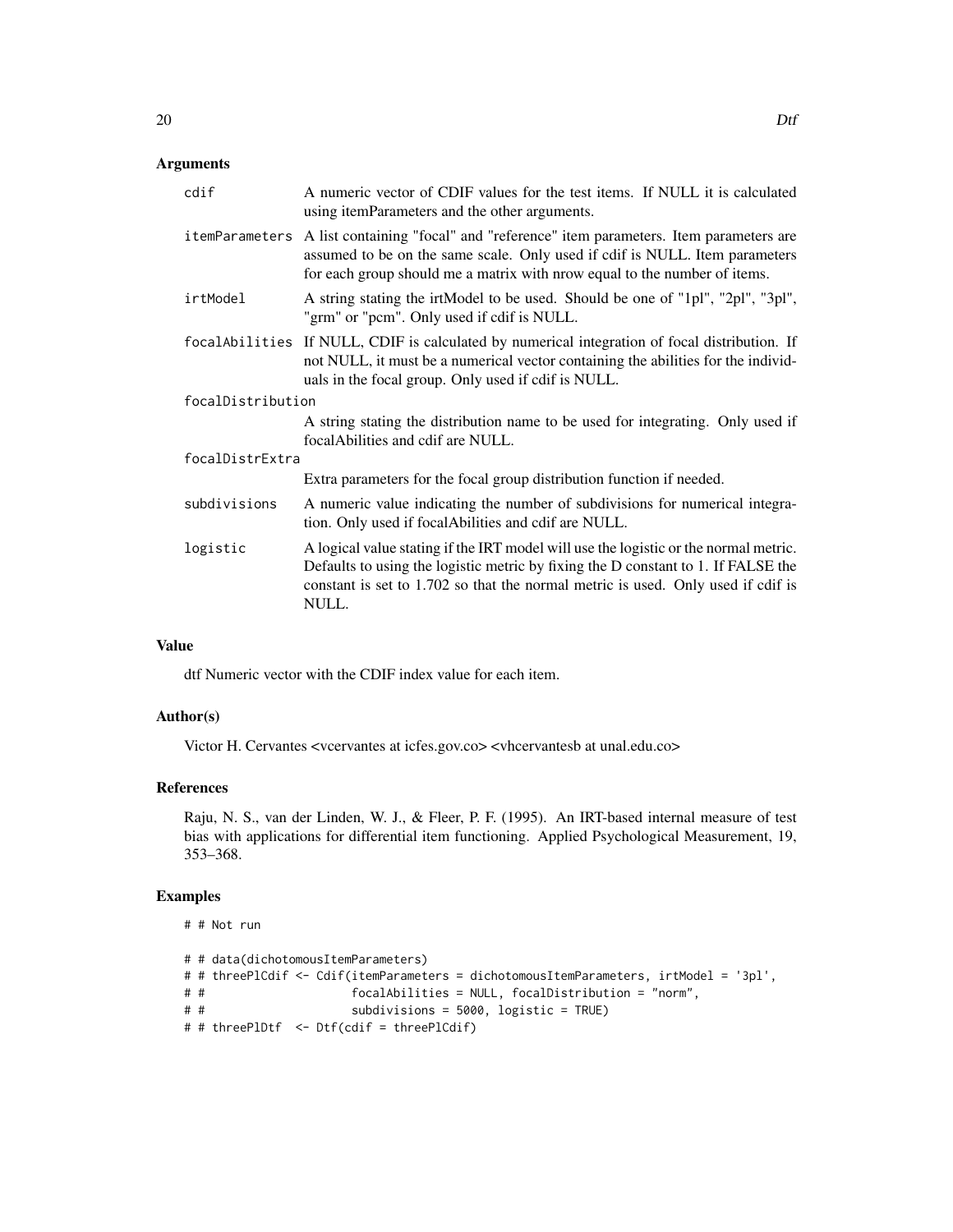#### <span id="page-20-0"></span>Description

Generates a sample of item parameters assuming multivariate normality of estimates

#### Usage

```
Ipr(itemParameters, itemCovariances, nReplicates = 5000)
```
# Arguments

|                 | itemParameters A list containing "focal" and "reference" item parameters. Item parameters are                                 |  |
|-----------------|-------------------------------------------------------------------------------------------------------------------------------|--|
|                 | assumed to be on the same scale. Item parameters for each group should me a<br>matrix with nrow equal to the number of items. |  |
|                 |                                                                                                                               |  |
| itemCovariances |                                                                                                                               |  |
|                 | A list containing "focal" and "reference" lists of matrices of covariance for item<br>estimates.                              |  |
|                 |                                                                                                                               |  |
| nReplicates     | A numeric value indicating the number of replications to perform                                                              |  |

# Value

itemParameters A list with item parameters for focal and reference groups

# Author(s)

Victor H. Cervantes <vcervantes at icfes.gov.co> <vhcervantesb at unal.edu.co>

# References

Oshima, T., Raju, N. & Nanda, A. (2006). A new method for assessing the statistical significance in the Differential Functioning of Items and Tests (DFIT) framework. Journal of educational measurement, 43(1), 1–17.

```
# # Not run
# #
# # data(dichotomousItemParameters)
# # threePlAse <- list()
# # threePlAse[['focal']] <- AseIrt(itemParameters = dichotomousItemParameters[['focal']],
# # logistic = TRUE, sampleSize = 500, irtModel = '3pl')
# # threePlAse[['reference']] <- AseIrt(itemParameters = dichotomousItemParameters[['reference']],
# # logistic = TRUE, sampleSize = 500, irtModel = '3pl')
# # threePlIpr <- Ipr(itemParameters = dichotomousItemParameters, itemCovariances = threePlAse,
# # nReplicates = 1000)
```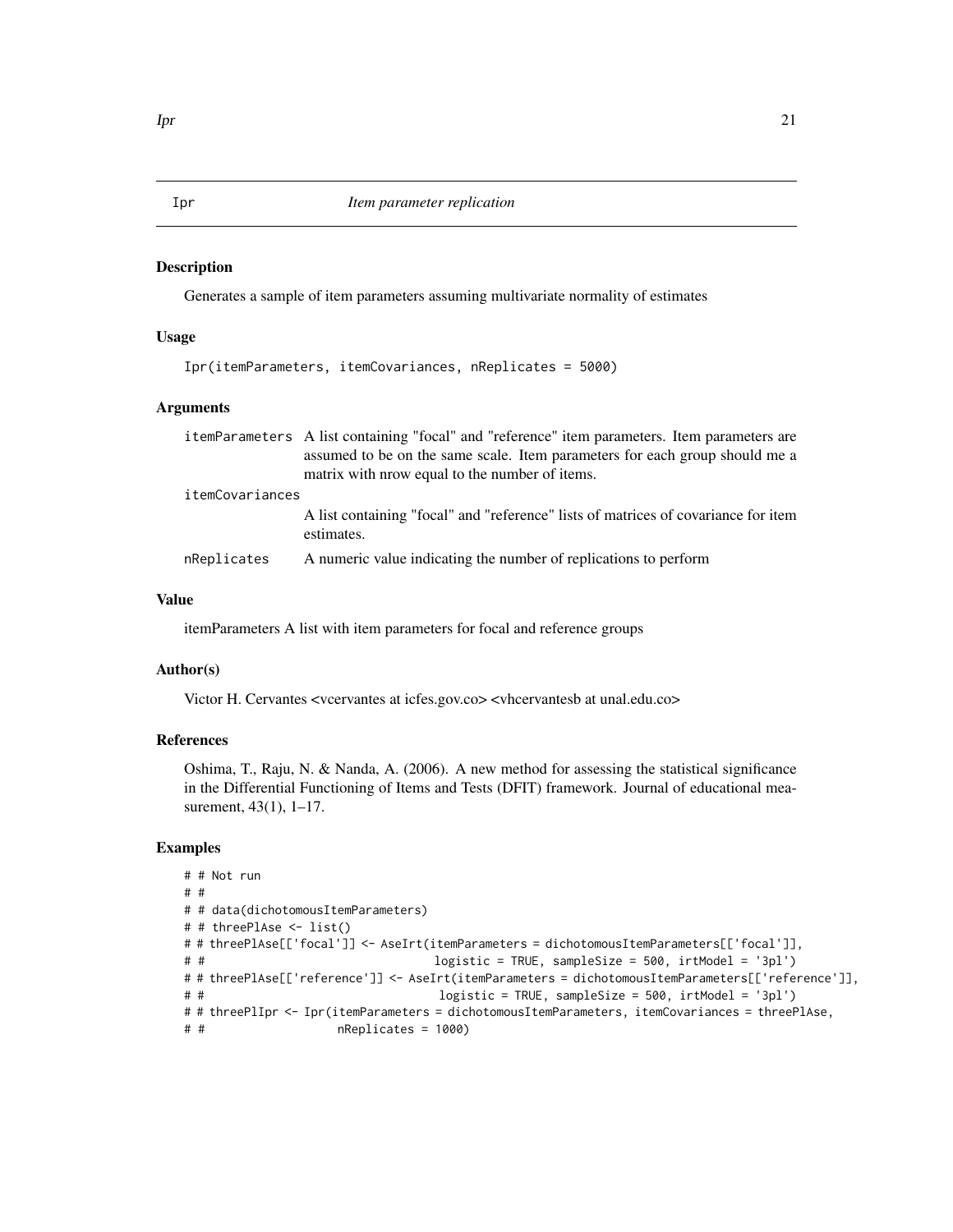<span id="page-21-0"></span>

# Description

Calculates the Mantel-Haenszel theoretical parameter under IRT assumptions on a list of item parameters such as those produced by the Ipr function

# Usage

```
IprMh(itemParameterList, irtModel = "2pl", focalDistribution = "norm",
  focalDistrExtra = list(mean = 0, sd = 1), referenceDistribution = "norm",
  referenceDistrExtra = list(mean = 0, sd = 1), groupRatio = 1,
  subdivisions = 5000, logistic = TRUE)
```
# Arguments

| itemParameterList     |                                                                                                                                                                                                                                               |  |
|-----------------------|-----------------------------------------------------------------------------------------------------------------------------------------------------------------------------------------------------------------------------------------------|--|
|                       | A list where each element is a list containing "focal" and "reference" item Pa-<br>rameters. Item parameters are assumed to be on the same scale. Item parameters<br>for each group should be a matrix with nrow equal to the number of items |  |
| irtModel              | A string stating the irtModel to be used. Should be one of "1pl", "2pl", "3pl",<br>"grm" or "pcm".                                                                                                                                            |  |
| focalDistribution     |                                                                                                                                                                                                                                               |  |
|                       | A string stating the distribution assumed for the focal group.                                                                                                                                                                                |  |
| focalDistrExtra       |                                                                                                                                                                                                                                               |  |
|                       | A list stating the extra parameters needed by the focal distribution function.                                                                                                                                                                |  |
| referenceDistribution |                                                                                                                                                                                                                                               |  |
|                       | A string stating the distribution assumed for the reference group.                                                                                                                                                                            |  |
| referenceDistrExtra   |                                                                                                                                                                                                                                               |  |
|                       | A list stating the extra parameters needed by the reference distribution function.                                                                                                                                                            |  |
| groupRatio            | A positive value indicating how many members of the reference group are ex-<br>pected for each member of the focal group.                                                                                                                     |  |
| subdivisions          | A numeric value indicating the number of subdivisions for numerical integra-<br>tion.                                                                                                                                                         |  |
| logistic              | A logical value stating if the IRT model will use the logistic or the normal metric.<br>Defaults to using the logistic metric by fixing the D constant to 1. If FALSE the<br>constant is set to 1.702 so that the normal metric is used.      |  |

# Value

mh A numeric matrix with the Mantel Haenszel values for all the item parameter in each set of itemParameterList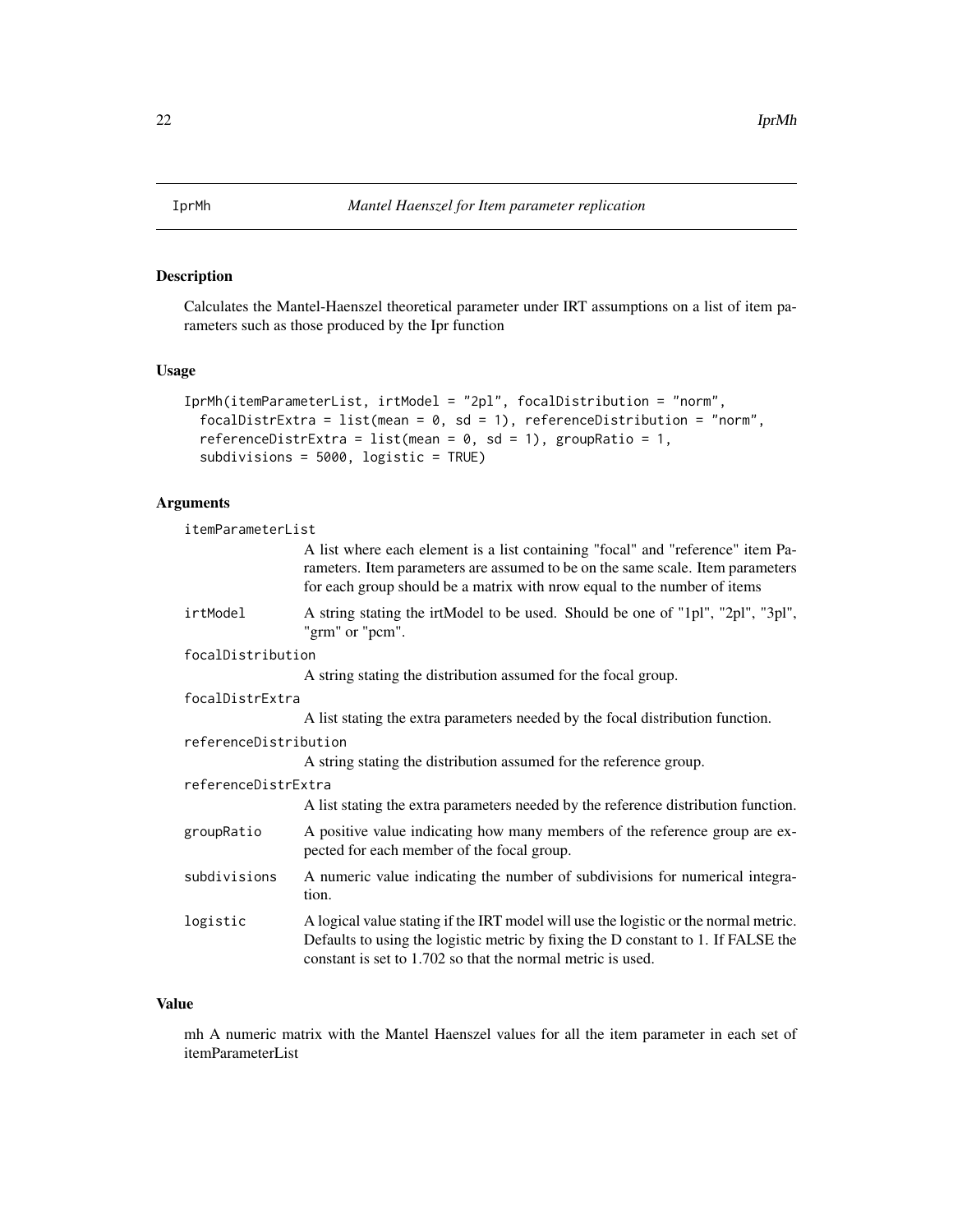#### <span id="page-22-0"></span>IprNcdif 23

#### Author(s)

Victor H. Cervantes <vcervantes at icfes.gov.co> <vhcervantesb at unal.edu.co>

#### References

Oshima, T., Raju, N. & Nanda, A. (2006). A new method for assessing the statistical significance in the Differential Functioning of Items and Tests (DFIT) framework. Journal of educational measurement, 43(1), 1–17.

Roussos, L., Schnipke, D. & Pashley, P. (1999). A generalized formula for the Mantel-Haenszel Differential Item Functioning parameter. Journal of educational and behavioral statistics, 24(3), 293–322.

#### Examples

```
# # Not run
# #
# # data(dichotomousItemParameters)
# # threePlAse <- list()
# # threePlAse[['focal']] <- AseIrt(itemParameters = dichotomousItemParameters[['focal']],
# # logistic = TRUE, sampleSize = 500, irtModel = '3pl')
# # threePlAse[['reference']] <- AseIrt(itemParameters = dichotomousItemParameters[['reference']],
# # logistic = TRUE, sampleSize = 500, irtModel = '3pl')
# # threePlIpr <- Ipr(itemParameters = dichotomousItemParameters, itemCovariances = threePlAse,
# # nReplicates = 1000)
# # threePlMhIpr <- IprMh(itemParameterList = threePlIpr, irtModel = '3pl', logistic = TRUE)
```
IprNcdif *NCDIF for Item parameter replication*

#### **Description**

Calculates the NCDIF index on a list of item parameters such as those produced by the Ipr function

#### Usage

```
IprNcdif(itemParameterList, irtModel = "2pl", focalAbilities = NULL,
  focalDistribution = "norm", subdivisions = 5000, logistic = TRUE,
  focalDistrExtra = list(mean = 0, sd = 1))
```
#### Arguments

```
itemParameterList
                  A list where each element is a list containing "focal" and "reference" item Pa-
                  rameters. Item parameters are assumed to be on the same scale. Item parameters
                  for each group should be a matrix with nrow equal to the number of items.
irtModel A string stating the irtModel to be used. Should be one of "1pl", "2pl", "3pl",
                  "grm" or "pcm".
```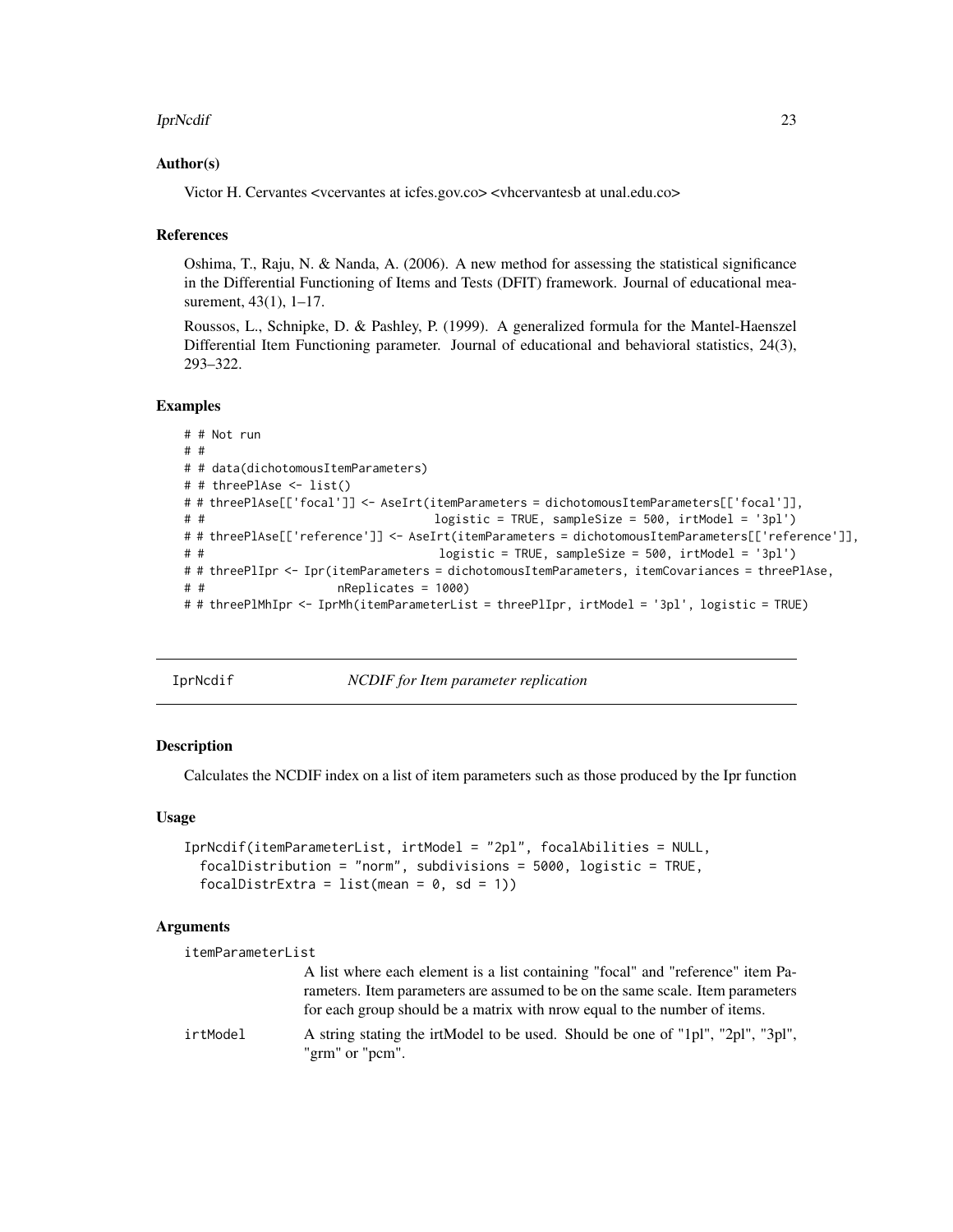|                   | focal Abilities If NULL, NCDIF is calculated by numerical integration of focal distribution. If<br>not NULL, must be a numerical vector containing the abilities for the individuals<br>in the focal group.                              |
|-------------------|------------------------------------------------------------------------------------------------------------------------------------------------------------------------------------------------------------------------------------------|
| focalDistribution |                                                                                                                                                                                                                                          |
|                   | A string stating the distribution name to be used for integrating. Only used if<br>focal Abilities is NULL.                                                                                                                              |
| focalDistrExtra   |                                                                                                                                                                                                                                          |
|                   | A list stating the extra parameters needed by the focal distribution function.                                                                                                                                                           |
| subdivisions      | A numeric value indicating the number of subdivisions for numerical integra-<br>tion. Only used if focal Abilities is NULL.                                                                                                              |
| logistic          | A logical value stating if the IRT model will use the logistic or the normal metric.<br>Defaults to using the logistic metric by fixing the D constant to 1. If FALSE the<br>constant is set to 1.702 so that the normal metric is used. |

# Value

ncdif A numeric matrix with the NCDIF values for all the item parameter in each set of itemParameterList

# Author(s)

Victor H. Cervantes <vcervantes at icfes.gov.co> <vhcervantesb at unal.edu.co>

# References

Oshima, T., Raju, N. & Nanda, A. (2006). A new method for assessing the statistical significance in the Differential Functioning of Items and Tests (DFIT) framework. Journal of educational measurement, 43(1), 1–17.

```
# # Not run
# #
# # data(dichotomousItemParameters)
# # threePlAse <- list()
# # threePlAse[['focal']] <- AseIrt(itemParameters = dichotomousItemParameters[['focal']],
# # logistic = TRUE, sampleSize = 500, irtModel = '3pl')
# # threePlAse[['reference']] <- AseIrt(itemParameters = dichotomousItemParameters[['reference']],
# # logistic = TRUE, sampleSize = 500, irtModel = '3pl')
# # threePlIpr <- Ipr(itemParameters = dichotomousItemParameters, itemCovariances = threePlAse,
# # nReplicates = 1000)
# # threePlNcdifIpr <- IprNcdif(itemParameterList = threePlIpr, irtModel = '3pl', logistic = TRUE)
```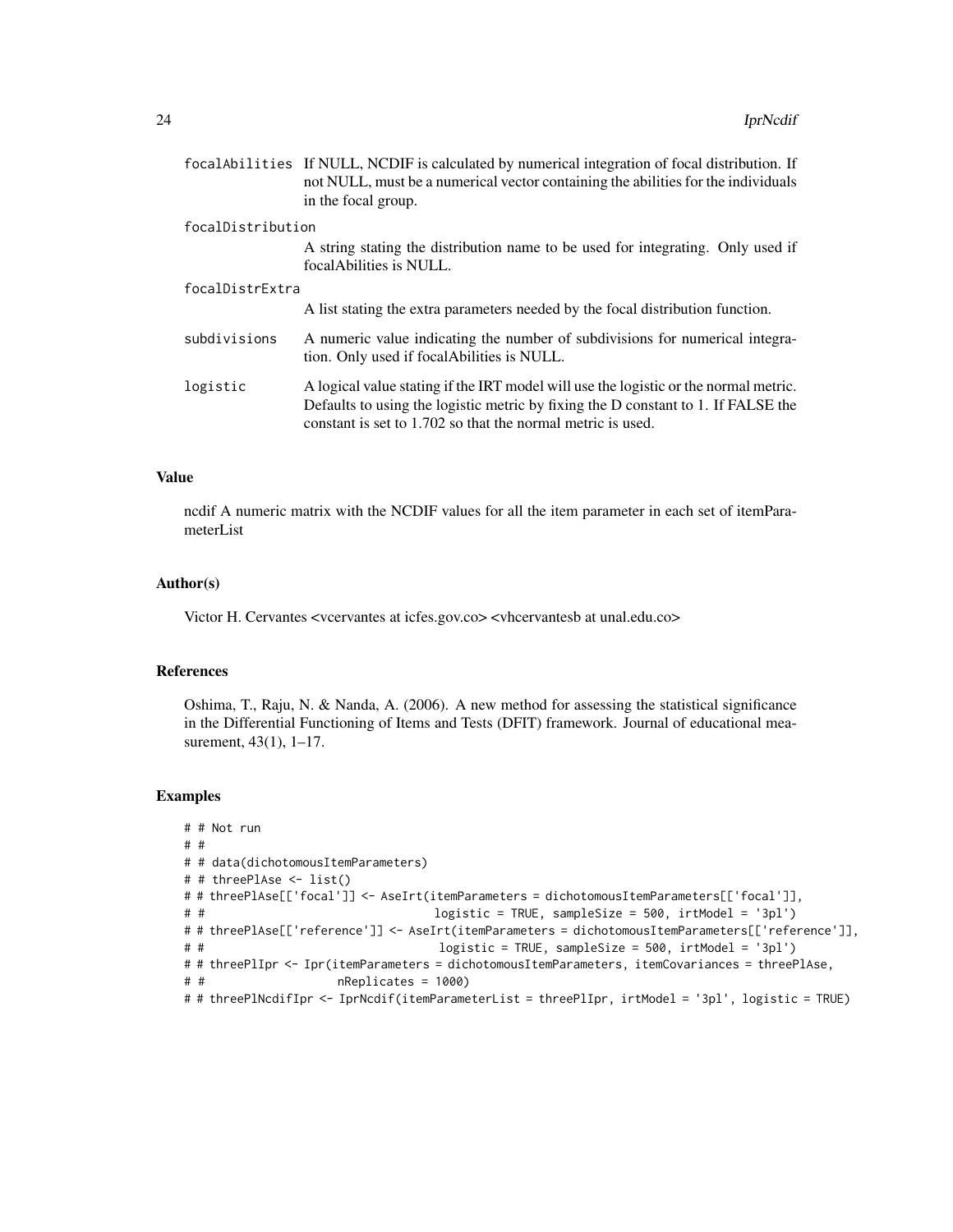<span id="page-24-0"></span>

# Description

Calculates Raju's Signed Area Measure index on a list of item parameters such as those produced by the Ipr function

# Usage

```
IprSam(itemParameterList, irtModel = "2pl", subdivisions = 5000,
  logistic = TRUE)
```
#### Arguments

| itemParameterList |                                                                                                                                                                                                                                                |
|-------------------|------------------------------------------------------------------------------------------------------------------------------------------------------------------------------------------------------------------------------------------------|
|                   | A list where each element is a list containing "focal" and "reference" item Pa-<br>rameters. Item parameters are assumed to be on the same scale. Item parameters<br>for each group should be a matrix with nrow equal to the number of items. |
| irtModel          | A string stating the irtModel to be used. Should be one of "1pl", "2pl", "3pl",<br>"grm" or "pcm".                                                                                                                                             |
| subdivisions      | A numeric value indicating the number of subdivisions for numerical integra-<br>tion.                                                                                                                                                          |
| logistic          | A logical value stating if the IRT model will use the logistic or the normal metric.<br>Defaults to using the logistic metric by fixing the D constant to 1. If FALSE the<br>constant is set to 1.702 so that the normal metric is used.       |

# Value

sam A numeric matrix with the Signed Area Measure values for all the item parameter in each set of itemParameterList

#### Author(s)

Victor H. Cervantes <vcervantes at icfes.gov.co> <vhcervantesb at unal.edu.co>

# References

Raju, N. (1988). The area between two item characteristic curves. Psychometricka, 53(4), 495–502.

Oshima, T., Raju, N. & Nanda, A. (2006). A new method for assessing the statistical significance in the Differential Functioning of Items and Tests (DFIT) framework. Journal of educational measurement, 43(1), 1–17.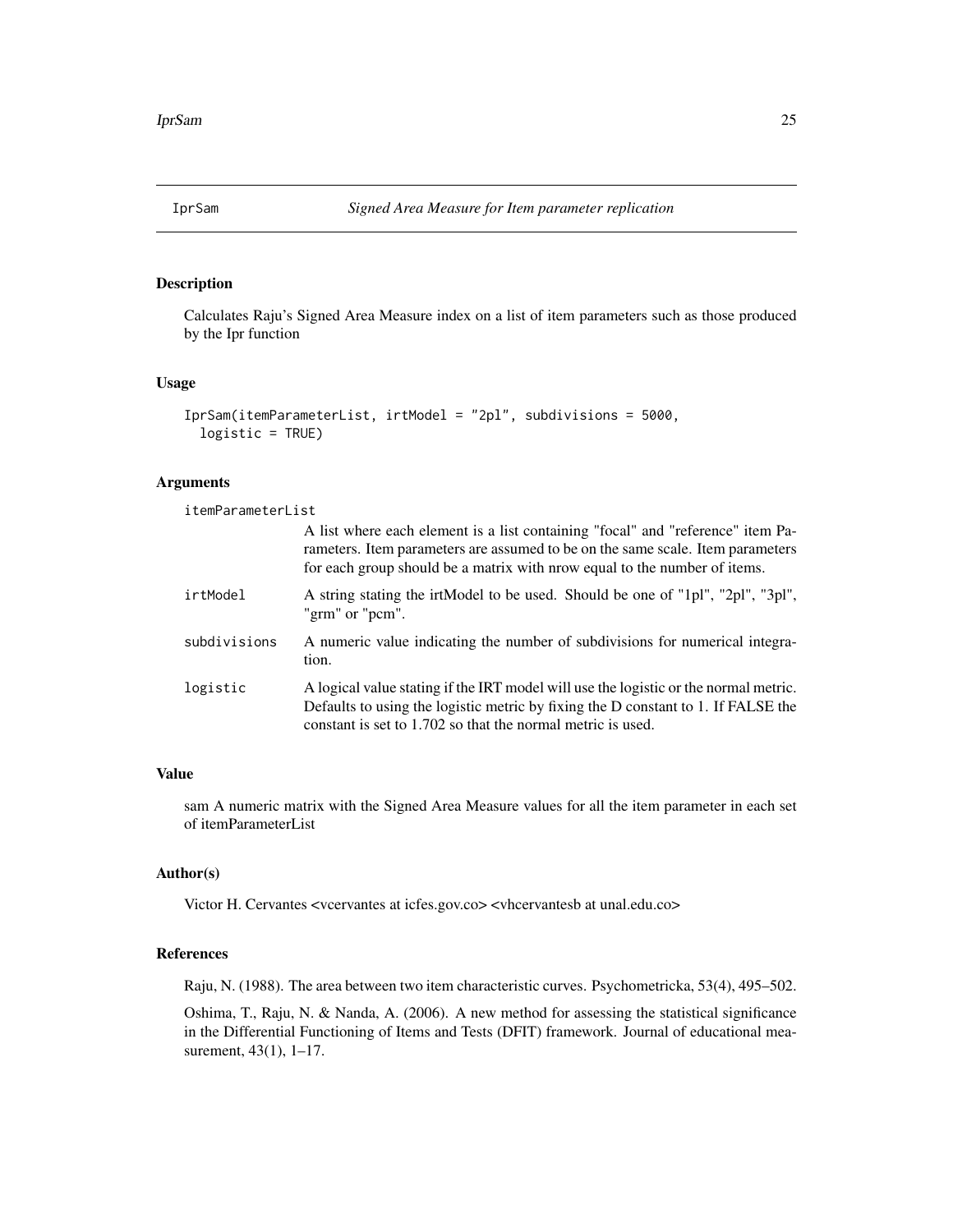# Examples

```
# # Not run
# #
# # data(dichotomousItemParameters)
# # threePlAse <- list()
# # threePlAse[['focal']] <- AseIrt(itemParameters = dichotomousItemParameters[['focal']],
# # logistic = TRUE, sampleSize = 500, irtModel = '3pl')
# # threePlAse[['reference']] <- AseIrt(itemParameters = dichotomousItemParameters[['reference']],
# # logistic = TRUE, sampleSize = 500, irtModel = '3pl')
# # threePlIpr <- Ipr(itemParameters = dichotomousItemParameters, itemCovariances = threePlAse,
# # nReplicates = 1000)
# # threePlSamIpr <- IprSam(itemParameterList = threePlIpr, irtModel = '3pl', logistic = TRUE)
```
IprUam *Unsigned Area Measure for Item parameter replication*

# **Description**

Calculates Raju's Unsigned Area Measure index on a list of item parameters such as those produced by the Ipr function

#### Usage

```
IprUam(itemParameterList, irtModel = "2pl", subdivisions = 5000,
  logistic = TRUE)
```
#### Arguments

itemParameterList

|              | A list where each element is a list containing "focal" and "reference" item Pa-<br>rameters. Item parameters are assumed to be on the same scale. Item parameters<br>for each group should be a matrix with nrow equal to the number of items. |
|--------------|------------------------------------------------------------------------------------------------------------------------------------------------------------------------------------------------------------------------------------------------|
| irtModel     | A string stating the irtModel to be used. Should be one of "1pl", "2pl", "3pl",<br>"grm" or "pcm".                                                                                                                                             |
| subdivisions | A numeric value indicating the number of subdivisions for numerical integra-<br>tion.                                                                                                                                                          |
| logistic     | A logical value stating if the IRT model will use the logistic or the normal metric.<br>Defaults to using the logistic metric by fixing the D constant to 1. If FALSE the<br>constant is set to 1.702 so that the normal metric is used.       |

# Value

uam A numeric matrix with the Unsigned Area Measure values for all the item parameter in each set of itemParameterList

# Author(s)

Victor H. Cervantes <vcervantes at icfes.gov.co> <vhcervantesb at unal.edu.co>

<span id="page-25-0"></span>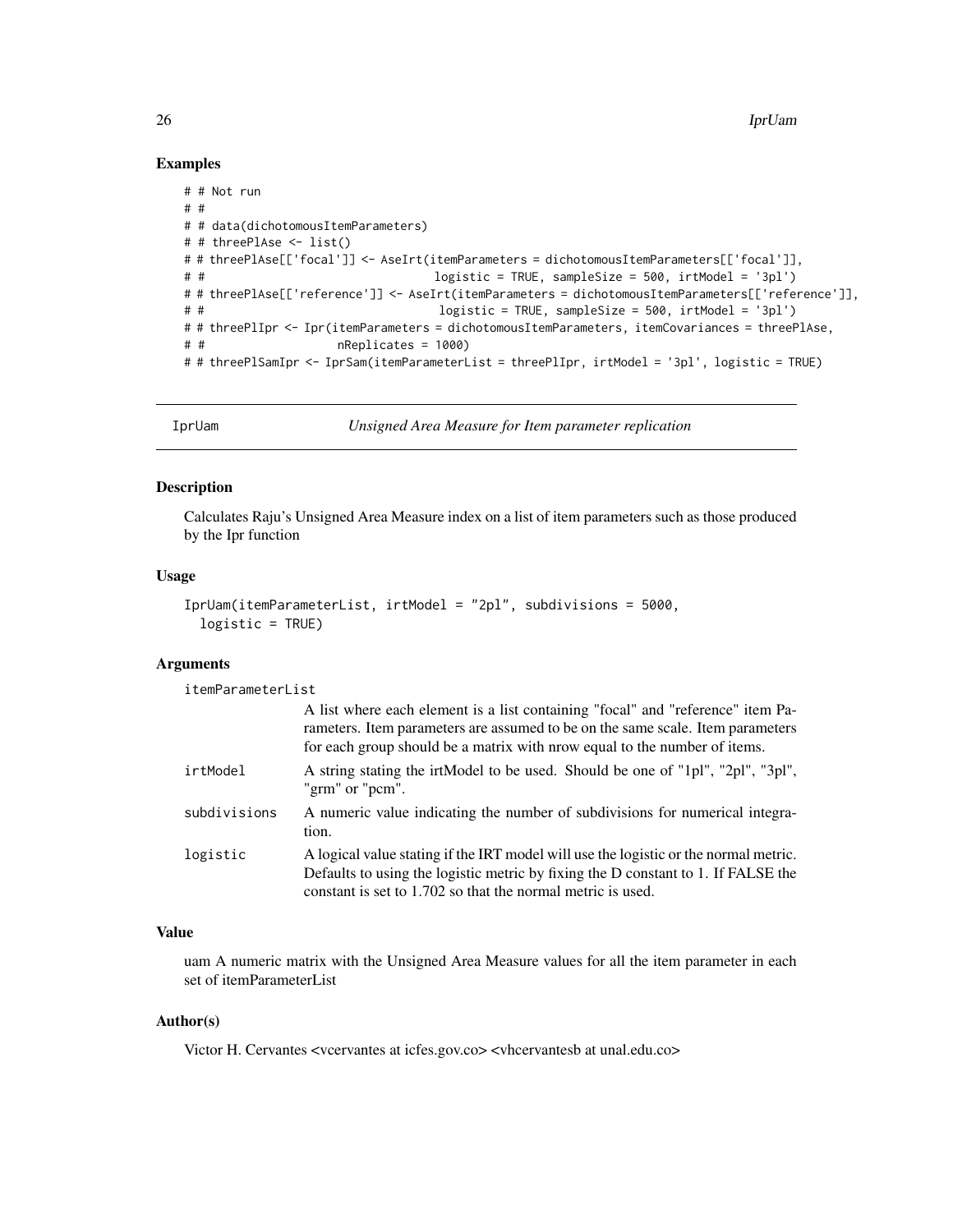<span id="page-26-0"></span>IrtMh 27

#### References

Raju, N. (1988). The area between two item characteristic cureves. Psychometricka, 53(4), 495– 502.

Oshima, T., Raju, N. & Nanda, A. (2006). A new method for assessing the statistical significance in the Differential Functioning of Items and Tests (DFIT) framework. Journal of educational measurement, 43(1), 1-17.

# Examples

```
# # Not run
# #
# # data(dichotomousItemParameters)
# # threePlAse <- list()
# # threePlAse[['focal']] <- AseIrt(itemParameters = dichotomousItemParameters[['focal']],
# # logistic = TRUE, sampleSize = 500, irtModel = '3pl')
# # threePlAse[['reference']] <- AseIrt(itemParameters = dichotomousItemParameters[['reference']],
# # logistic = TRUE, sampleSize = 500, irtModel = '3pl')
# # threePlIpr <- Ipr(itemParameters = dichotomousItemParameters, itemCovariances = threePlAse,
# # nReplicates = 1000)
# # threePlUamIpr <- IprUam(itemParameterList = threePlIpr, irtModel = '3pl', logistic = TRUE)
```
IrtMh *Calculates the Mantel-Haenszel theoretical parameter when a dichotomous IRT model holds*

#### Description

Calculates the Mantel-Haenszel theoretical parameter when a dichotomous IRT model holds

#### Usage

```
IrtMh(itemParameters, irtModel = "2pl", focalDistribution = "norm",
  referenceDistribution = "norm", focalDistrExtra = list(mean = 0, sd = 1),
  referenceDistrExtra = list(mean = 0, sd = 1), groupRatio = 1,
  logistic = TRUE, subdivisions = 5000)
```
# Arguments

|                       | itemParameters A list containing the "focal" and "reference" item parameters. Item parameters<br>are assumed to be on the same scale. |
|-----------------------|---------------------------------------------------------------------------------------------------------------------------------------|
| irtModel              | A string stating the irtModel used. May be one of "1pl", "2pl", or "3pl".                                                             |
| focalDistribution     |                                                                                                                                       |
|                       | A string stating the distribution assumed for the focal group.                                                                        |
| focalDistrExtra       |                                                                                                                                       |
|                       | A list of extra parameters for the focal distribution function.                                                                       |
| referenceDistribution |                                                                                                                                       |
|                       | A string stating the distribution assumed for the reference group.                                                                    |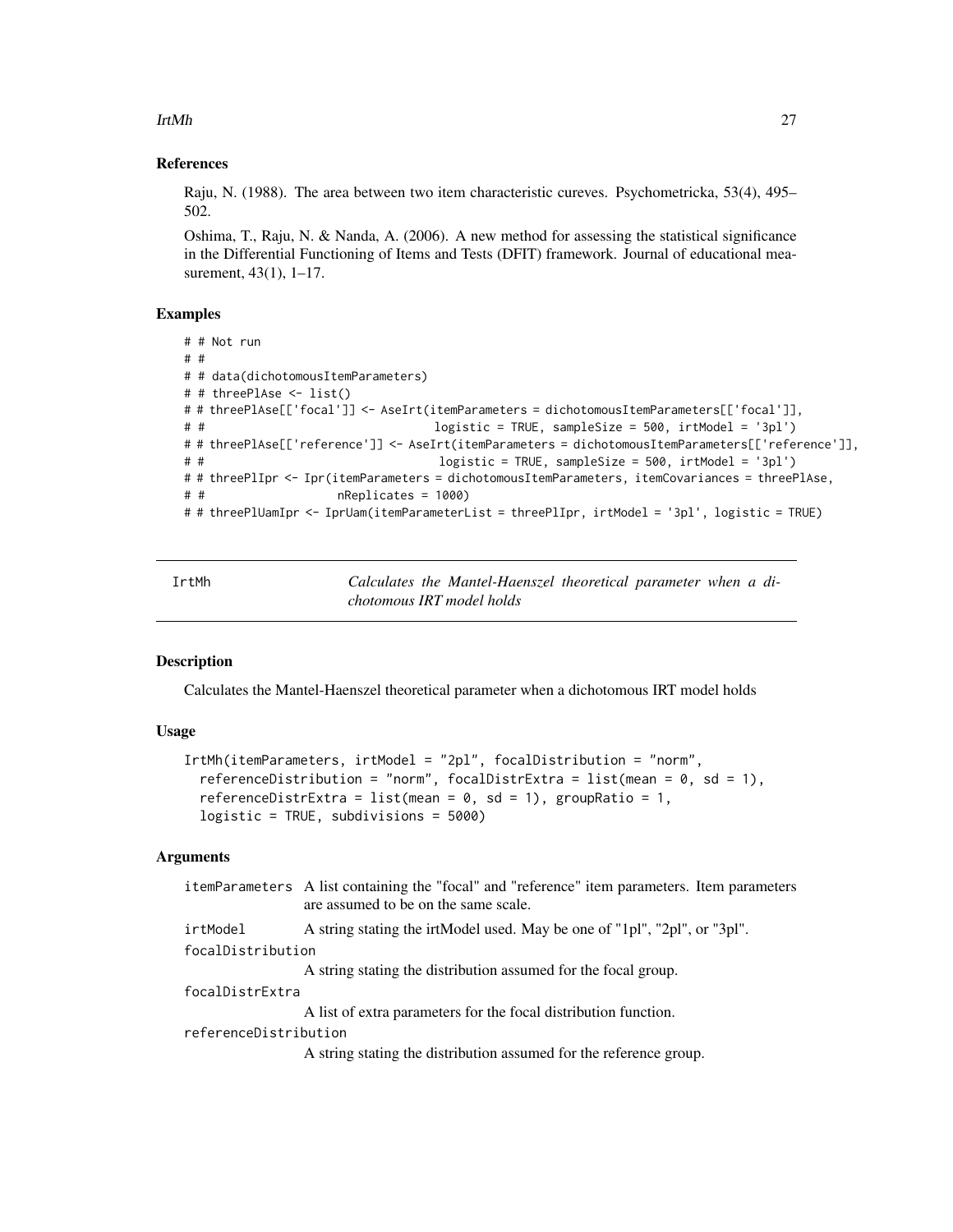<span id="page-27-0"></span>

| referenceDistrExtra |                                                                                                                           |
|---------------------|---------------------------------------------------------------------------------------------------------------------------|
|                     | A list of extra parameters for the reference distribution function.                                                       |
| groupRatio          | A positive value indicating how many members of the reference group are ex-<br>pected for each member of the focal group. |
| logistic            | A logical indicating whether the logistic or the normal metric should be used.                                            |
| subdivisions        | A numeric value stating the maximum number of subdivisions for adaptive<br>quadrature.                                    |

# Value

mh A list containing the asymptotic matrices for each item

# Author(s)

Victor H. Cervantes <vcervantes at icfes.gov.co> <vhcervantesb at unal.edu.co>

# References

Roussos, L., Schnipke, D. & Pashley, P. (1999). A generalized formula for the Mantel-Haenszel Differential Item Functioning parameter. Journal of educational and behavioral statistics, 24(3), 293–322.

#### Examples

```
data(dichotomousItemParameters)
threePlMh <- IrtMh(itemParameters = dichotomousItemParameters, irtModel = "3pl",
                   focalDistribution = "norm", referenceDistribution = "norm",
                   focalDistrExtra = list(mean = 0, sd = 1),
                   referenceDistrExtra = list(mean = 0, sd = 1), groupRatio = 1,
                   logistic = FALSE)
```
Ncdif *Calculates NCDIF index for an item with given item parameters of focal and reference groups.*

#### Description

Calculates NCDIF index for an item with given item parameters of focal and reference groups.

# Usage

```
Ncdif(itemParameters, irtModel = "2pl", focalAbilities = NULL,
  focalDistribution = "norm", subdivisions = 5000, logistic = TRUE,
  focalDistrExtra = list(mean = 0, sd = 1))
```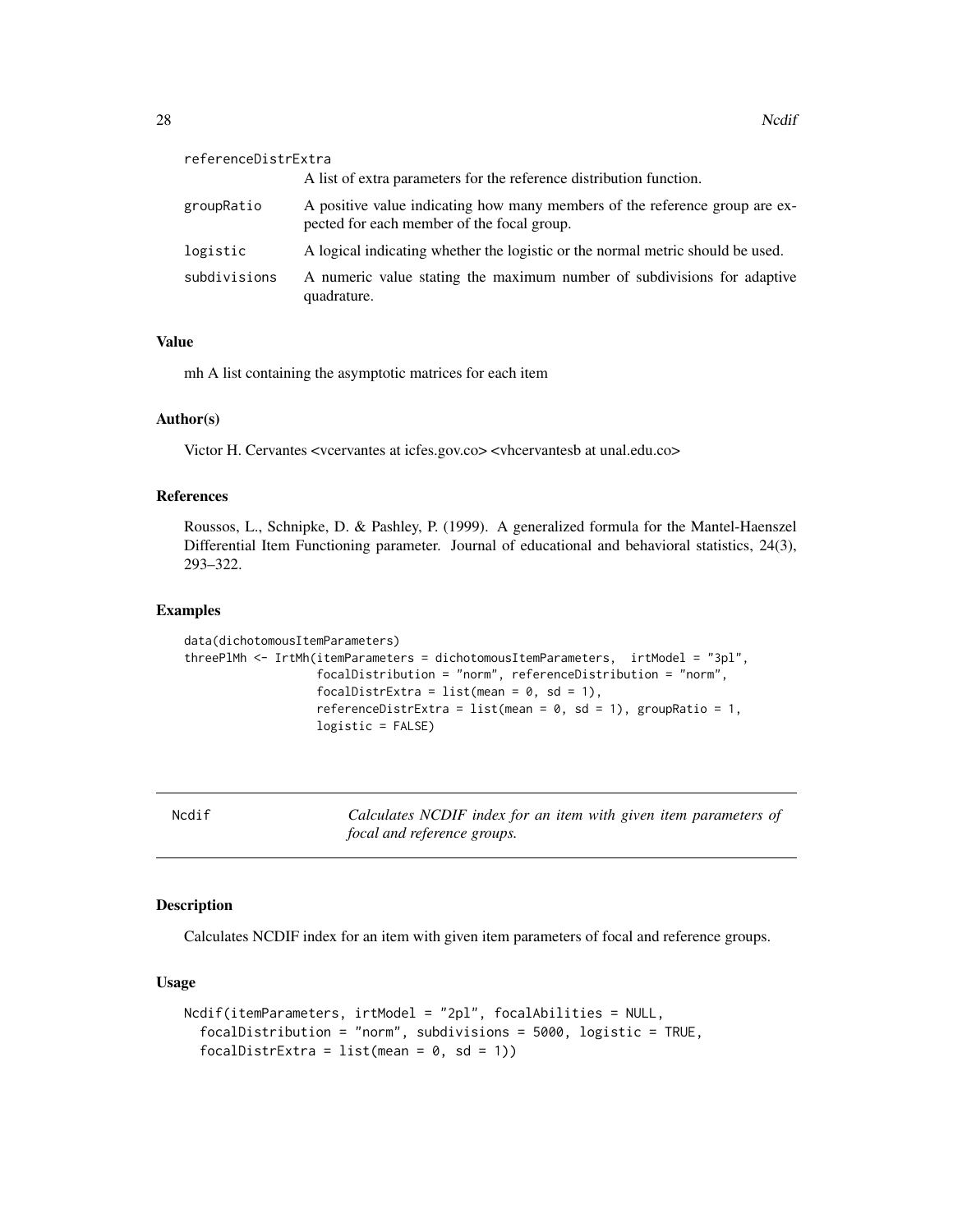#### Nedif 29

# Arguments

| itemParameters A list containing "focal" and "reference" item parameters. Item parameters are<br>assumed to be on the same scale. Item parameters for each group should me a<br>matrix with nrow equal to the number of items.           |  |
|------------------------------------------------------------------------------------------------------------------------------------------------------------------------------------------------------------------------------------------|--|
| A string stating the irtModel to be used. Should be one of "1pl", "2pl", "3pl",<br>"grm" or "pcm".                                                                                                                                       |  |
| focal Abilities If NULL, NCDIF is calculated by numerical integration of focal distribution. If<br>not NULL, it must be a numerical vector containing the abilities for the individ-<br>uals in the focal group.                         |  |
| focalDistribution                                                                                                                                                                                                                        |  |
| A string stating the distribution name to be used for integrating. Only used if<br>focal Abilities is NULL.                                                                                                                              |  |
| focalDistrExtra                                                                                                                                                                                                                          |  |
| Extra parameters for the focal group distribution function if needed.                                                                                                                                                                    |  |
| A numeric value indicating the number of subdivisions for numerical integra-<br>tion. Only used if focal Abilities is NULL.                                                                                                              |  |
| A logical value stating if the IRT model will use the logistic or the normal metric.<br>Defaults to using the logistic metric by fixing the D constant to 1. If FALSE the<br>constant is set to 1.702 so that the normal metric is used. |  |
|                                                                                                                                                                                                                                          |  |

# Value

ncdif Numeric vector with the NCDIF index value for each item.

# Author(s)

Victor H. Cervantes <vcervantes at icfes.gov.co> <vhcervantesb at unal.edu.co>

# References

Raju, N. S., van der Linden, W. J., & Fleer, P. F. (1995). An IRT-based internal measure of test bias with applications for differential item functioning. Applied Psychological Measurement, 19, 353–368.

```
data(dichotomousItemParameters)
threePlNcdif <- Ncdif(itemParameters = dichotomousItemParameters, irtModel = '3pl',
                     focalAbilities = NULL, focalDistribution = "norm",
                     subdivisions = 5000, logistic = TRUE)
```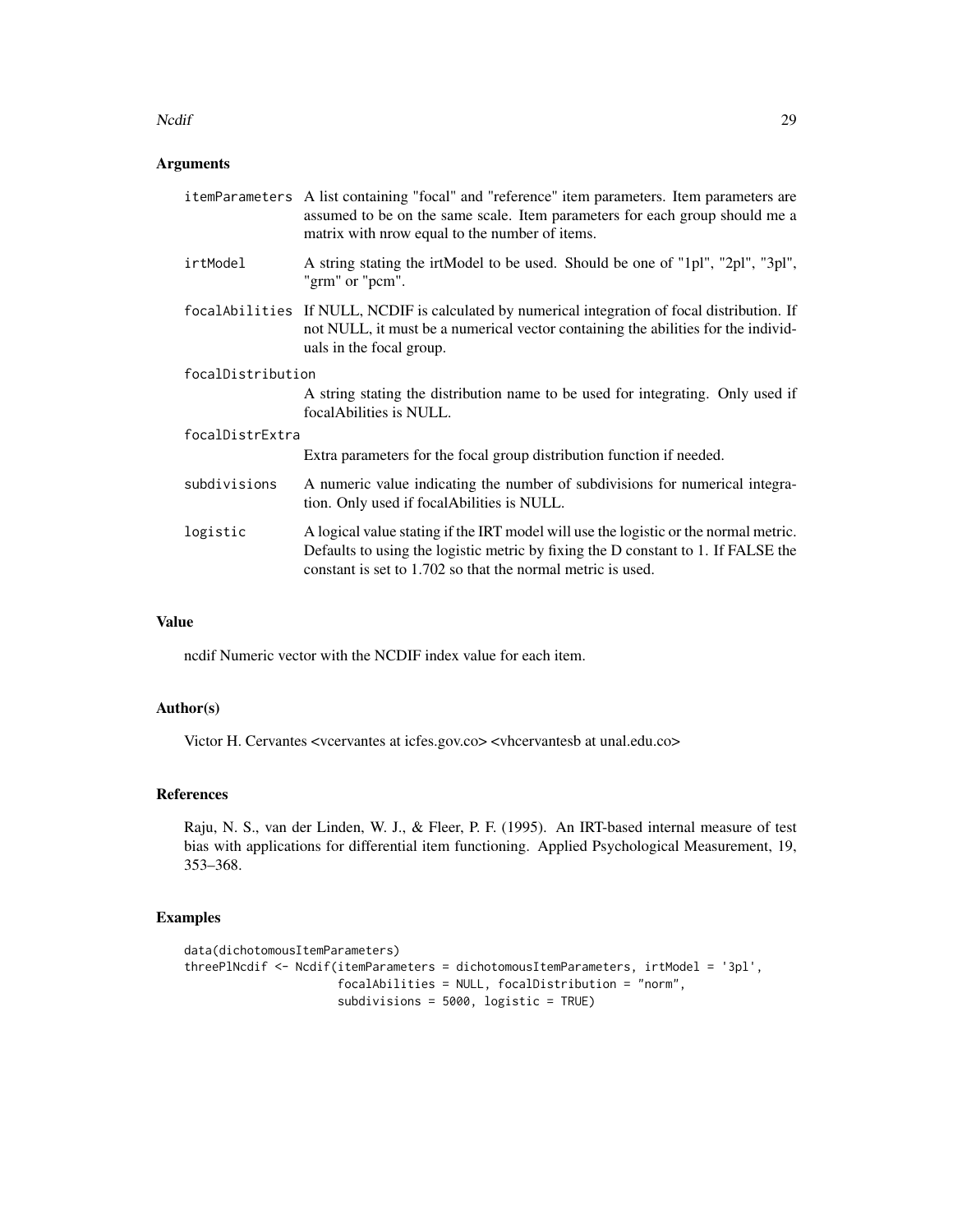<span id="page-29-0"></span>PlotNcdif *Plot the item characteristic (expected score) curve for focal and reference groups for the iiItem along with a representation of the focal group density.*

# Description

Plot the item characteristic (expected score) curve for focal and reference groups for the iiItem along with a representation of the focal group density.

#### Usage

```
PlotNcdif(iiItem, itemParameters, irtModel = "2pl", logistic = TRUE,
 plotDensity = FALSE, focalAbilities = NULL, focalDistribution = "norm",
 focalDistrExtra = list(mean = 0, sd = 1), from = -5, to = 5,
 thetaInt = 0.01, colour = TRUE, highColour = "blue", main = "",
  xlab = "Ability", ylab = "Probability", iccText = "Group ICCs",
  focalIccText = "Focal group ICC",
 referenceIccText = "Reference group ICC",
  focalDensityText = "Focal group density")
```
# Arguments

| iiItem            | Item (row) number for the item in each of the itemParameter matrices to plot.                                                                                                                                   |
|-------------------|-----------------------------------------------------------------------------------------------------------------------------------------------------------------------------------------------------------------|
| itemParameters    | A list containing "focal" and "reference" item parameters. Item parameters are<br>assumed to be on the same scale. Item parameters for each group should me a<br>matrix with nrow equal to the number of items. |
| irtModel          | A string stating the irtModel to be used. Should be one of "1pl", "2pl", "3pl",<br>"grm" or "pcm".                                                                                                              |
| logistic          | A logical value stating if the IRT model will use the logistic or the normal metric.                                                                                                                            |
| plotDensity       | logical indicating if the focal distribution density should be plotted as a den-<br>sity curve (TRUE) or if it should be represented as an area gradient (FALSE).<br>Defaults to gradient.                      |
|                   | focal Abilities If NULL, density is calculated theoretically from focal distribution. If not NULL,<br>it must be a numerical vector containing the abilities for the individuals in the<br>focal group.         |
| focalDistribution |                                                                                                                                                                                                                 |
|                   | A string stating the distribution name to be used for density calculation. Only<br>used if focal Abilities is NULL.                                                                                             |
| focalDistrExtra   |                                                                                                                                                                                                                 |
|                   | Extra parameters for the focal group distribution function if needed.                                                                                                                                           |
| from              | value on the x-axis to serve as minimum for the plot                                                                                                                                                            |
| to                | value on the x-axis to serve as maximum for the plot                                                                                                                                                            |
| thetaInt          | value for the x-axis step for probabilities and density evaluation. Only used if<br>focal Abilities is NULL.                                                                                                    |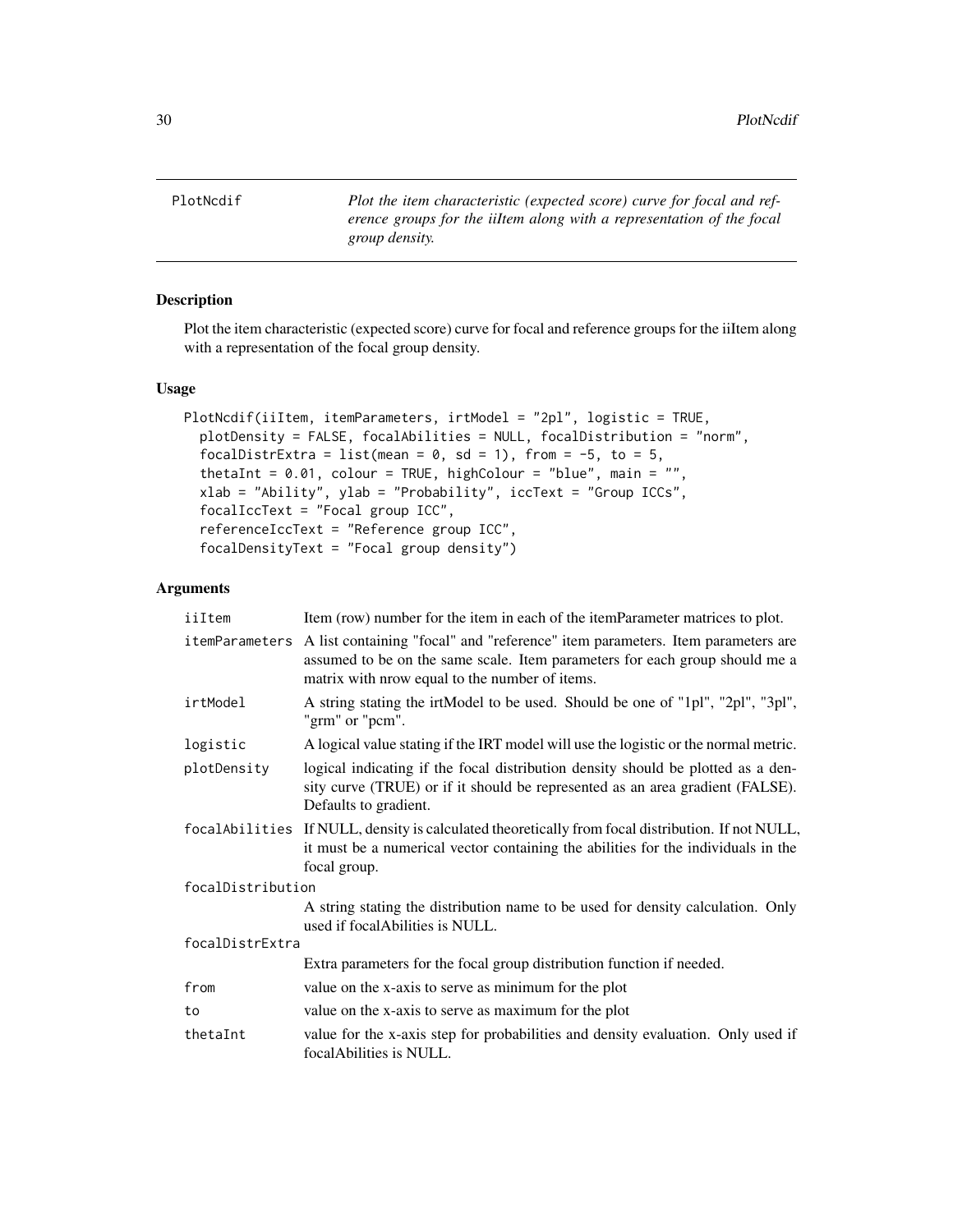<span id="page-30-0"></span>

| colour           | logical value indicating if the area gradient should be presented in colour when<br>plotDensity is FALSE, or if the different lines should be presented in colour<br>when plotDensity is TRUE. |  |
|------------------|------------------------------------------------------------------------------------------------------------------------------------------------------------------------------------------------|--|
| highColour       | character indicating the colour text name that should be used for high density<br>regions.                                                                                                     |  |
| main             | text for plot main title.                                                                                                                                                                      |  |
| xlab             | text for x-axis label.                                                                                                                                                                         |  |
| ylab             | text for y-axis label.                                                                                                                                                                         |  |
| iccText          | text for legend title related to ICC curves.                                                                                                                                                   |  |
| focalIccText     | legend for focal group ICC curve.                                                                                                                                                              |  |
| referenceIccText |                                                                                                                                                                                                |  |
|                  | legend for reference group ICC curve.                                                                                                                                                          |  |
| focalDensityText |                                                                                                                                                                                                |  |
|                  | legend for focal group density curve when plotDensity is TRUE. Text for legend                                                                                                                 |  |

title related to the colour gradient when plotDensity is FALSE.

#### Value

plotNCDIF A ggplot object for the plot

#### Author(s)

Victor H. Cervantes <vcervantes at icfes.gov.co> <vhcervantesb at unal.edu.co>

#### Examples

```
data(dichotomousItemParameters)
# # Non Uniform - != guess DIF item close to focal distribution
PlotNcdif(iiItem = 46, itemParameters = dichotomousItemParameters, irtModel = "3pl",
        plotDensity = FALSE, main = "Item 46 Non uniform and different guessing DIF. 3PL")
# # Non Uniform - != guess DIF item far from focal distribution
PlotNcdif(iiItem = 38, itemParameters = dichotomousItemParameters, irtModel = "3pl",
        plotDensity = FALSE, main = "Item 38 Non uniform and different guessing DIF. 3PL")
```
polytomousItemParameters

*Sets of focal and reference item parameters from Raju et al. (2009)*

# Description

This data set contains the item parameters found in Raju, N., Fortmann-Johnson, K., Kim, W., Morris, S., Nering, M. & Oshima, T. (2009). The item parameter replication method for detecting differential functioning in the polytomous DFIT framework. Applied psychological measurement, 33(2), 133–147.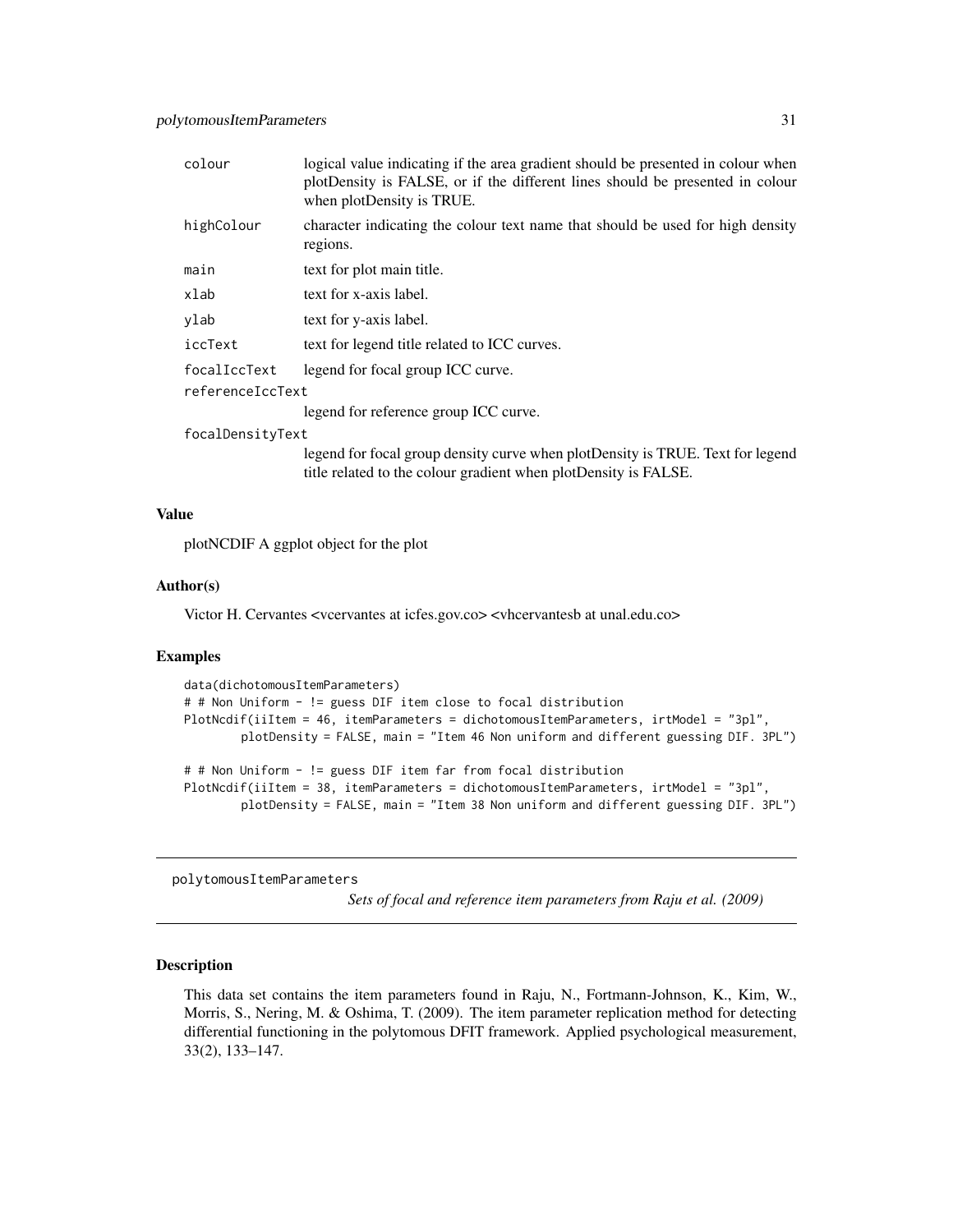#### <span id="page-31-0"></span>Usage

data(polytomousItemParameters)

# Format

a list with 'focal' and 'reference' elements. Each is a matrix 1 row per item by 5 columns: item discrimination, four item step parameters.

# Source

This data set contains the item parameters based on those found in Raju, N., Fortmann-Johnson, K., Kim, W., Morris, S., Nering, M. & Oshima, T. (2009). The item parameter replication method for detecting differential functioning in the polytomous DFIT framework. Applied psychological measurement, 33(2), 133–147.

ProductProbabilities *Calculates the product of item response probabilities for dichotomous IRT models*

#### Description

Calculates the product of item response probabilities for dichotomous IRT models

# Usage

```
ProductProbabilities(thetaValue, itemParameters, logistic, irtModel = "3pl")
```
#### Arguments

| thetaValue | A numeric value or array for the theta (ability) value(s) for which the product<br>will be calculated |
|------------|-------------------------------------------------------------------------------------------------------|
|            | itemParameters A matrix containing the item parameters.                                               |
| irtModel   | A string stating the irtModel used. May be one of "1pl", "2pl", or "3pl".                             |
| logistic   | A logical indicating whether the logistic or the normal metric should be used.                        |

#### Value

pq A numeric matrix containing the crossed product on each thetaValue for each item.

#### Author(s)

Victor H. Cervantes <vcervantes at icfes.gov.co> <vhcervantesb at unal.edu.co>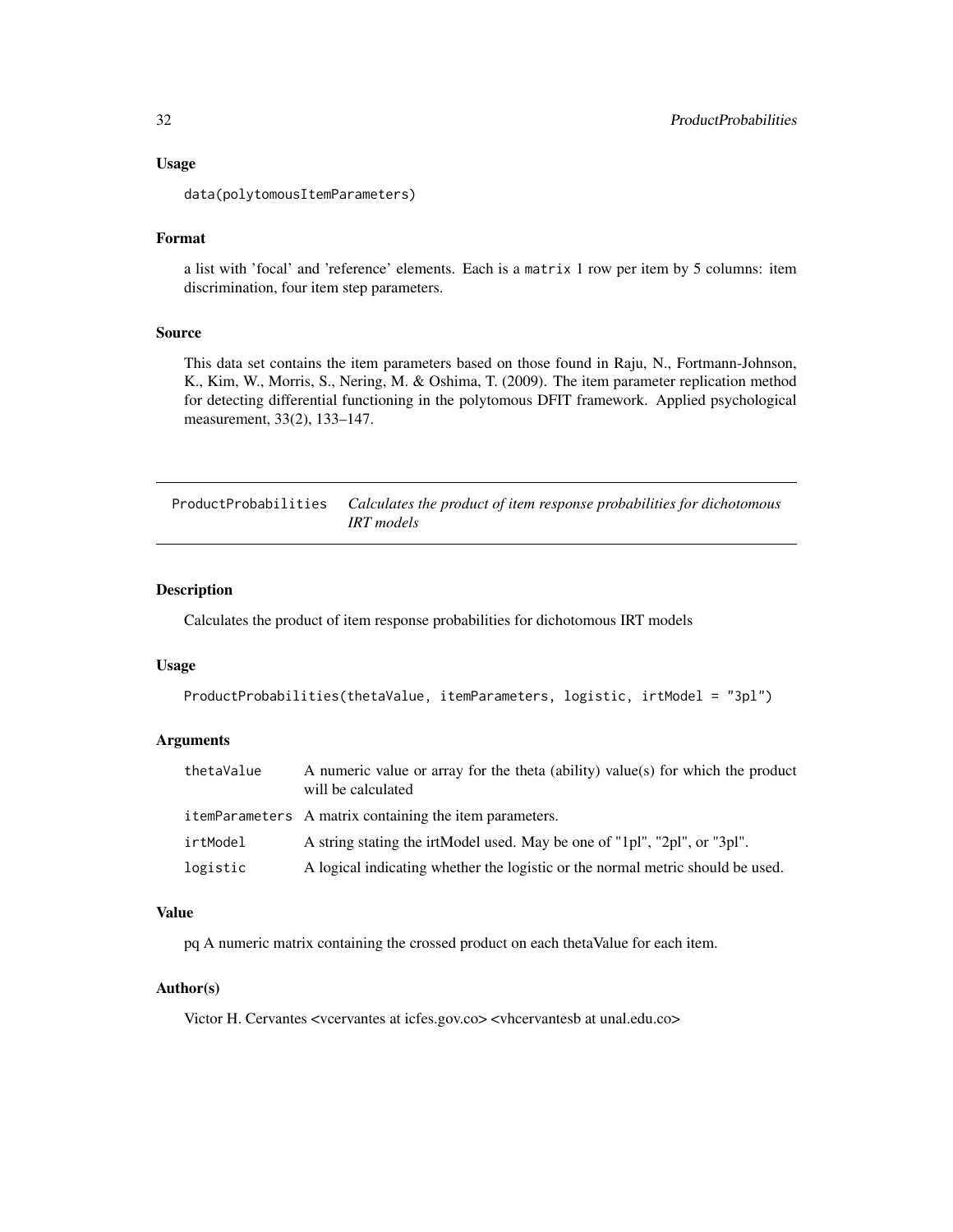<span id="page-32-0"></span>SignedArea *Calculates Raju's Signed Area Measure index for an item with given item parameters of focal and reference groups.*

# Description

Calculates Raju's Signed Area Measure index for an item with given item parameters of focal and reference groups.

#### Usage

```
SignedArea(itemParameters, irtModel = "2pl", subdivisions = 5000,
  logistic = TRUE)
```
# Arguments

|              | itemParameters A list containing "focal" and "reference" item parameters. Item parameters are<br>assumed to be on the same scale. Item parameters for each group should me a<br>matrix with prow equal to the number of items.           |
|--------------|------------------------------------------------------------------------------------------------------------------------------------------------------------------------------------------------------------------------------------------|
| irtModel     | A string stating the irtModel to be used. Should be one of "1pl", "2pl", "3pl",<br>"grm" or "pcm".                                                                                                                                       |
| subdivisions | A numeric value indicating the number of subdivisions for numerical integra-<br>tion.                                                                                                                                                    |
| logistic     | A logical value stating if the IRT model will use the logistic or the normal metric.<br>Defaults to using the logistic metric by fixing the D constant to 1. If FALSE the<br>constant is set to 1.702 so that the normal metric is used. |

### Value

sam A numeric matrix with the Signed Area Measure values for all the item parameter in each set of itemParameterList

#### Author(s)

Victor H. Cervantes <vcervantes at icfes.gov.co> <vhcervantesb at unal.edu.co>

#### References

Cohen, A., Kim, S-H and Baker , F. (1993). Detection of differential item functioning in the Graded Response Moodel. Applied psychological measurement, 17(4), 335-350

Raju, N. (1988). The area between two item characteristic cureves. Psychometricka, 53(4), 495– 502.

```
data(dichotomousItemParameters)
sam3pl <- SignedArea(itemParameters = dichotomousItemParameters, irtModel = "3pl",
                    subdivisions = 5000, logistic = TRUE)
```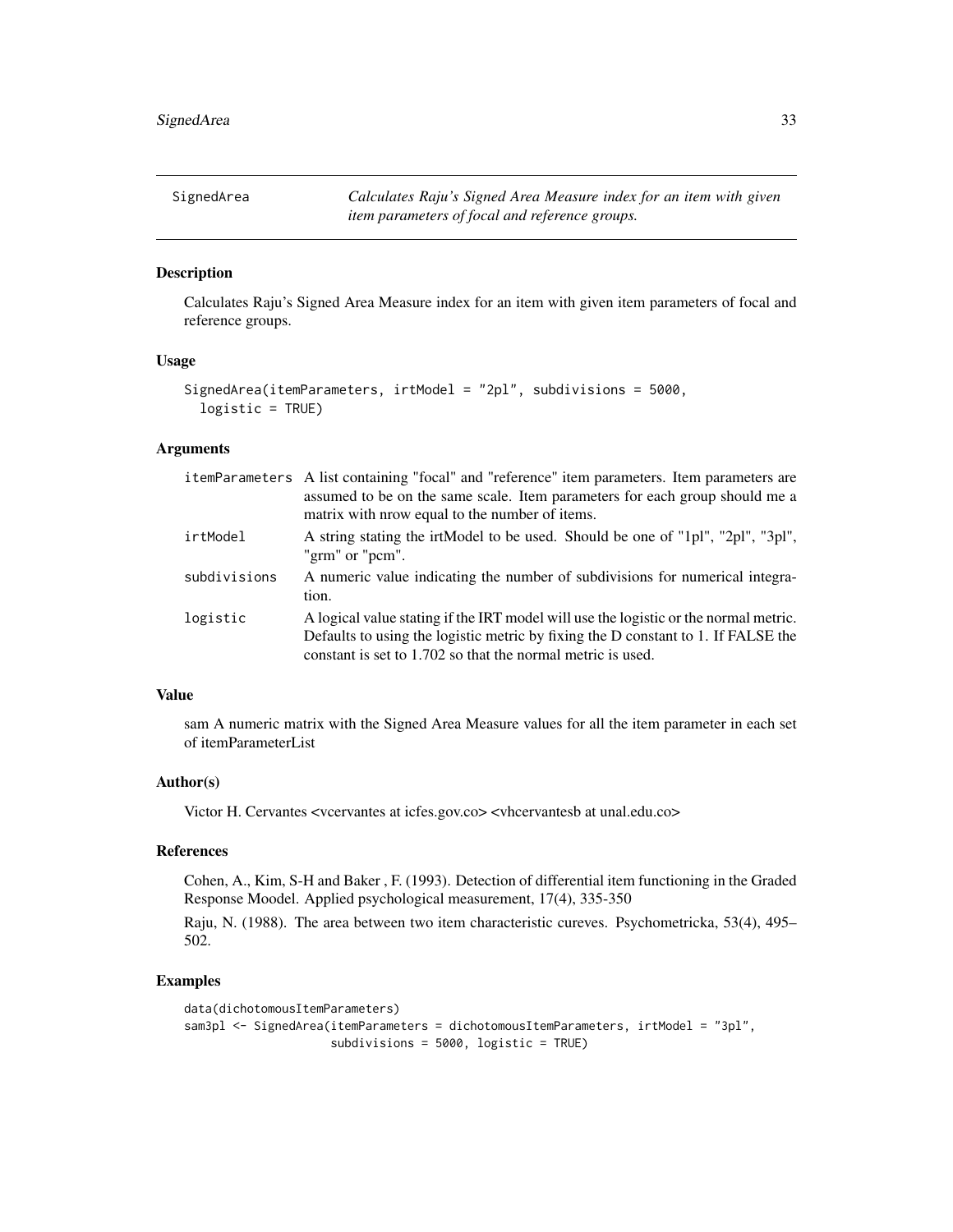<span id="page-33-0"></span>

# Description

Calculates Raju's Unsigned Area Measure index for an item with given item parameters of focal and reference groups.

#### Usage

```
UnsignedArea(itemParameters, irtModel = "2pl", subdivisions = 5000,
  logistic = TRUE)
```
#### Arguments

|              | itemParameters A list containing "focal" and "reference" item parameters. Item parameters are<br>assumed to be on the same scale. Item parameters for each group should me a<br>matrix with prow equal to the number of items.           |
|--------------|------------------------------------------------------------------------------------------------------------------------------------------------------------------------------------------------------------------------------------------|
| irtModel     | A string stating the irtModel to be used. Should be one of "1pl", "2pl", "3pl",<br>"grm" or "pcm".                                                                                                                                       |
| subdivisions | A numeric value indicating the number of subdivisions for numerical integra-<br>tion.                                                                                                                                                    |
| logistic     | A logical value stating if the IRT model will use the logistic or the normal metric.<br>Defaults to using the logistic metric by fixing the D constant to 1. If FALSE the<br>constant is set to 1.702 so that the normal metric is used. |

### Value

uam A numeric matrix with the Unsigned Area Measure values for all the item parameter in each set of itemParameterList

#### Author(s)

Victor H. Cervantes <vcervantes at icfes.gov.co> <vhcervantesb at unal.edu.co>

#### References

Cohen, A., Kim, S-H and Baker , F. (1993). Detection of differential item functioning in the Graded Response Moodel. Applied psychological measurement, 17(4), 335-350

Raju, N. (1988). The area between two item characteristic cureves. Psychometricka, 53(4), 495– 502.

```
data(dichotomousItemParameters)
uam3pl <- UnsignedArea(itemParameters = dichotomousItemParameters, irtModel = "3pl",
                      subdivisions = 5000, logistic = TRUE)
```